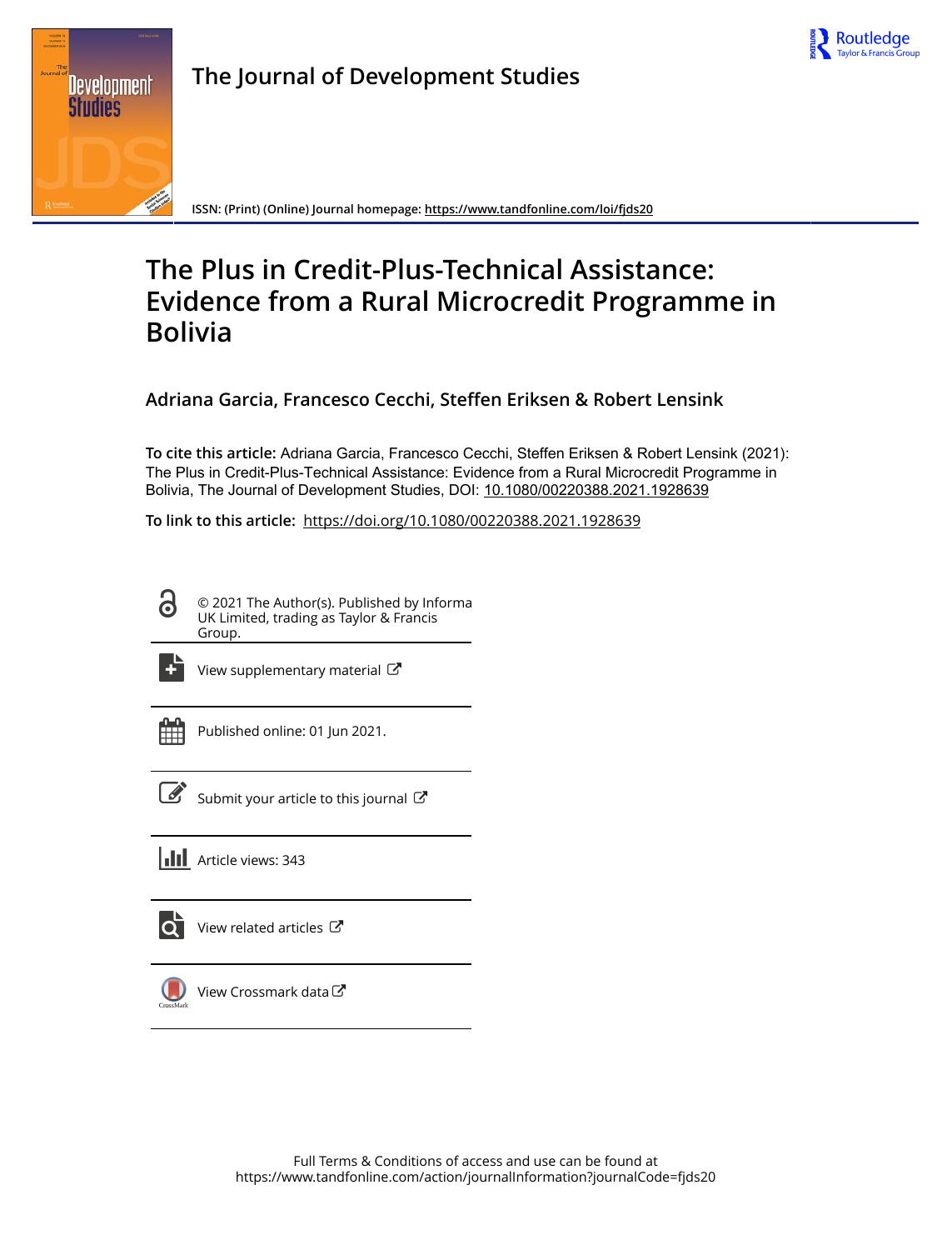# The Plus in Credit-Plus-Technical Assistance: Evidence from a Rural Microcredit Programme in Bolivia

# ADRIANA GARCI[A\\*,](#page-1-0) FRANCESCO CECCHI[\\*\\*,](#page-1-0) STEFFEN ERIKSEN[\\*](#page-1-0) & ROBERT LENSIN[K\\*](#page-1-0), [\\*\\*](#page-1-0)

<span id="page-1-0"></span>\*Faculty of Economics and Business, University of Groningen, Groningen, The Netherlands, \*\*Development Economics Group, Wageningen University, Wageningen, The Netherlands

*(Original version submitted June 2020; final version accepted April 2021)*

ABSTRACT *Microfinance institutions traditionally focus on the provision of credit and other financial services. In light of recent evidence on the scant transformative effects of 'standard' microcredit models, however, some lenders are increasing efforts to offer additional non-financial services – such as business trainings and technical assistance. While literature on the effects of business trainings is quite voluminous, far less attention has been paid to microcredit in combination with technical assistance, especially salient in rural contexts. This study investigates a programme launched by Sembrar Sartawi, a Bolivian MFI, which complemented dairy farming credit with the provision of agronomic and veterinarian expertise. We collect data of approximately 600 dairy farmers from the Bolivian plateau over two data-collection waves, and conduct a variety of cross-sectional and panel regression analyses. We find that technical assistance has positive, statistically significant, and economically salient impacts on monthly revenues and milk production. Our study strongly suggests that providing access to technical assistance can be a very effective 'plus' instrument for MFIs providing financial services to rural clients. We also point at the importance of conducting further research related to costeffectiveness, to assess whether MFIs may expand technical assistance and at the same time achieve selfsustainability.*

#### **1. Introduction**

<span id="page-1-2"></span><span id="page-1-1"></span>Traditionally microfinance institutions (MFIs) focus on the provision of financial services, especially microcredit, to relatively poorer borrowers. It is therefore no surprise that most evaluations of microfinance programmes deal with the impact of microcredit in terms of income increase and poverty alleviation. The majority of these studies suggest that the impact of microcredit is probably much smaller than expected (see e.g. Banerjee, Karlan, & Zinman, [2015\)](#page-15-0). While the overall contribution of microcredit remains ambiguous (see e.g. Dahal & Fiala, [2020\)](#page-15-1), most recent studies tend to agree that its 'standard' model should not be expected to raise a substantial amount of clients out of poverty. This is especially true for microcredit directed to poorer smallholder farmers, where MFIs have struggled to sustainably

This is an Open Access article distributed under the terms of the Creative Commons Attribution-NonCommercial-NoDerivatives License (http://creativecommons.org/licenses/by-nc-nd/4.0/), which permits non-commercial re-use, distribution, and reproduction in any medium, provided the original work is properly cited, and is not altered, transformed, or built upon in any way.

*Correspondence Address*: Robert Lensink, Faculty of Economics and Business, University of Groningen, Groningen PO box 800 9700AV, The Netherlands. Email: b.w.lensink@rug.nl

Supplementary Materials are available for this article which can be accessed via the online version of this journal available at <https://doi.org/10.1080/00220388.2021.1928639>.

<sup>© 2021</sup> The Author(s). Published by Informa UK Limited, trading as Taylor & Francis Group.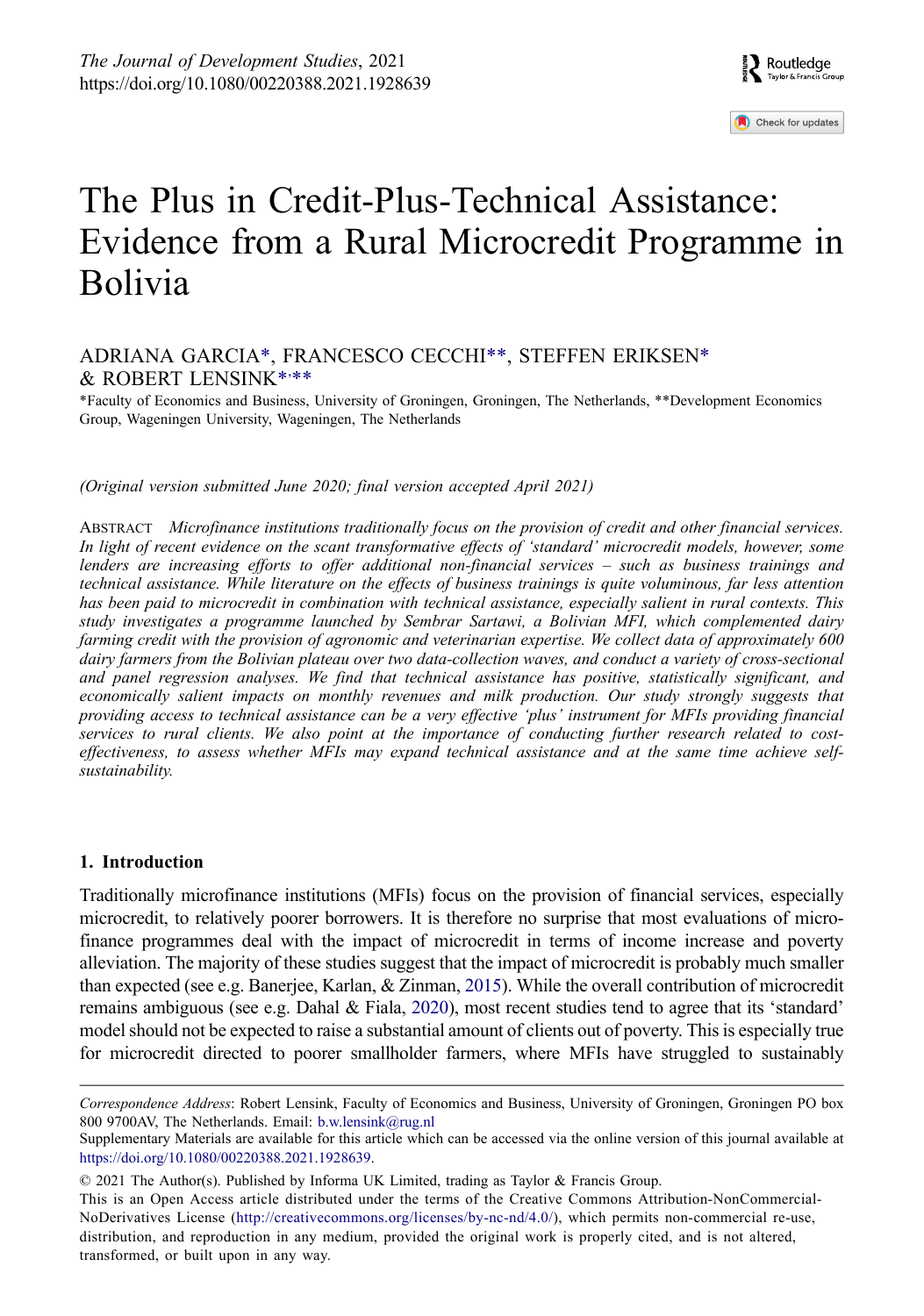<span id="page-2-2"></span>replicate some of the successes obtained with off-farm microentrepreneurs (e.g. Crépon, Devoto, Duflo, & Parienté, [2015;](#page-15-2) Li, Gan, & Hu, [2011;](#page-15-3) Tarozzi, Desai, & Johnson, [2015](#page-16-0)).

<span id="page-2-1"></span>In order to improve the poverty-reducing impacts of their programmes, several MFIs have started to provide non-financial services – commonly labelled *credit-plus* – such as business trainings and technical assistance. While the literature on the impact of business trainings is quite voluminous by now (see e.g. Biosca, Lenton, & Mosley, [2014](#page-15-4); Bulte, Lensink, & Vu, [2017;](#page-15-5) Valdivia, [2015](#page-16-1)),<sup>1</sup> much less attention has been paid to technical assistance in a credit-plus context. To the best of our knowledge, no study has yet rigorously tested the role of technical assistance provided by an MFI. Both technical assistance and business trainings aim to enhance the human capital of the borrower, albeit in a completely different way: where business trainings try to improve managerial processes, technical assistance focuses on the production practices of goods and services. As a result, we should expect very different outcomes as a result of these different non-financial services provided on top of credit provision.

<span id="page-2-0"></span>The lack of sufficient human capital has often been recognised as one of the key factors limiting the impact of microcredit (e.g. Banerjee, [2013](#page-15-6); Halder & Mosley, [2004\)](#page-15-7). In fact, many microentrepreneurs, and especially smallholder farmers in relatively poor contexts, typically lack technical skills to ensure that the most efficient production processes are consistently in place. In this case, simply providing access to financial capital (i.e. access to microcredit) will not enhance production substantially, and hence not reduce poverty. If financial capital and human capital are complements, it is likely that access to financial capital will only increase production if it is accompanied by some form of knowledge transfer aimed at increasing productivity. This will certainly be the case if human capital is the more binding constraint within the production function.<sup>2</sup> In light of this, it is surprising that rigorous evaluations of the additionality effect of technical assistance within credit-plus programmes are not available. This paper is the first that explicitly examines the importance of providing technical assistance to smallholder farmers, in addition to microcredit.

This research investigates a programme launched in 2016 by Sembrar Sartawi, a Bolivian MFI. Specifically, we study an ongoing technical assistance programme which supports borrowers dedicated to milk production in the Province of Aroma (Department of La Paz). By focusing on a homogeneous group of smallholder farmers (milk producers), we avoid power problems as much as possible. We collect data of approximately 600 farmers from the Bolivian plateau over two data waves, and conduct a variety of cross-sectional and panel regression analyses. The study shows that technical assistance provided to Sembrar Sartawi clients has positive, statistically significant and economically salient impacts on farmers' welfare – proxied by monthly sales, and daily milk production. The most conservative intent-to-treat estimates find an 11 per cent increase of daily milk production of and a 16 per cent increase in monthly revenues among those with access to technical assistance. These results are robust to several different cross-sectional and panel estimation methods, as well as over time. Results related to profits are less robust, ranging from zero to over 40 per cent increases depending on the specification and survey wave – as is characteristically the case for variables captured with higher noise and more outliers. Taken together we believe that these results strongly suggest that providing access to technical assistance can be a very effective 'plus' instrument for MFIs providing financial services to smallholder farmers, especially in poor rural contexts characterised by ample margins to increase productivity, when properly assisted. Moreover, our qualitative survey shows that several farmers remained member of the microfinance organisation, because this would give them free access to technical assistance, which further underpins the importance of technical assistance for them and the MFI.

The rest of this study proceeds as follows. In [section 2](#page-3-0) we discuss existing related work and explain how our paper contributes to the literature. [Section 3](#page-4-0) describes the microcredit and technical assistance programmes as well as the context of the study area. [Section 4](#page-5-0) presents the sampling strategy and describes the data. [Section 5](#page-7-0) introduces the estimation strategy. In [Section 6](#page-10-0) we present the main results, while [Section 7](#page-13-0) concludes and outlines areas of further research.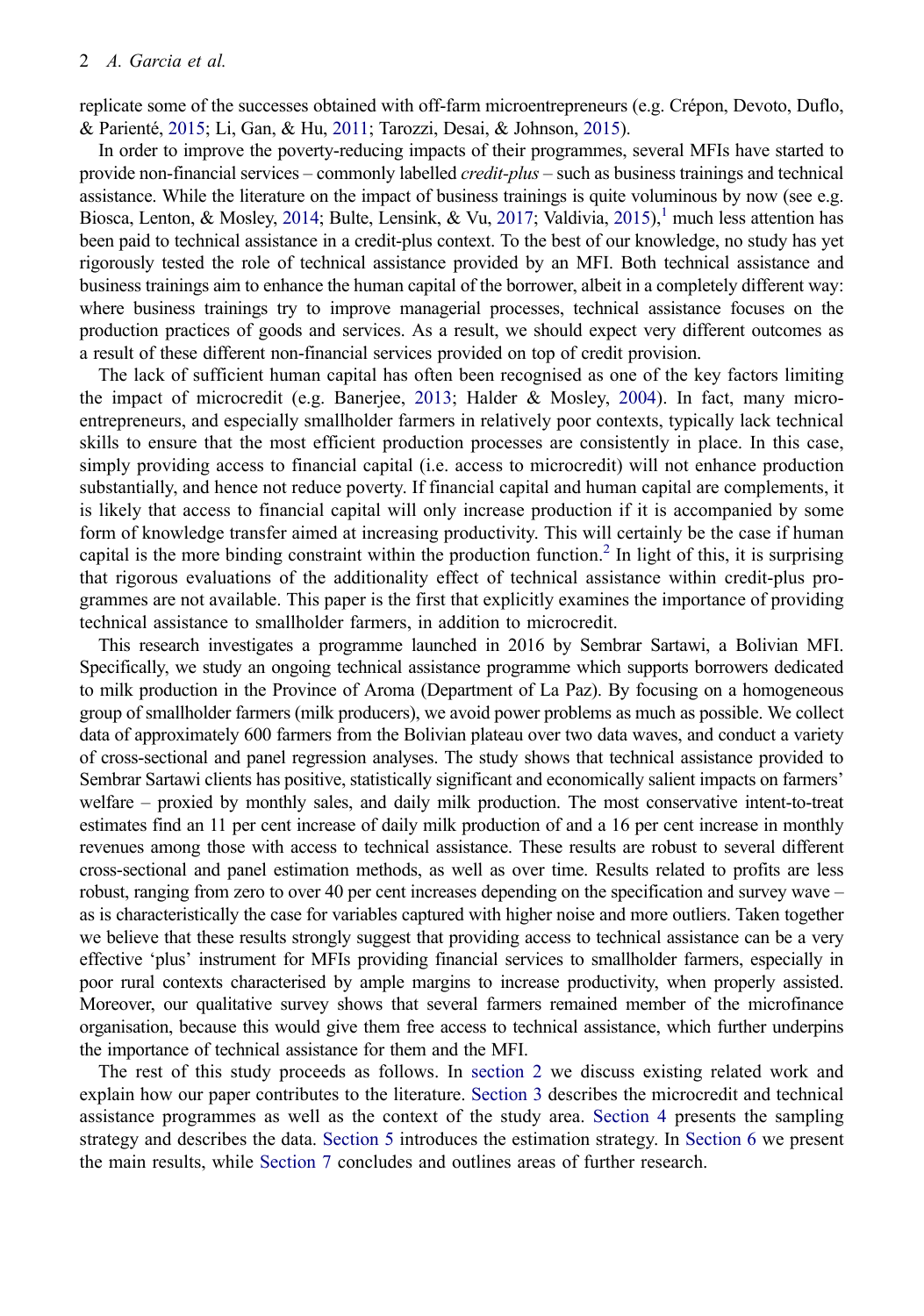#### <span id="page-3-0"></span>**2. The microfinance-plus literature**

MFIs provide different types of financial services, such as credit, savings, insurance, transfers and payments. However, to an increasing degree, they also provide non-financial services, specifically social services, business services and technical assistance. The microfinance-plus literature deals with MFIs providing a combination of financial and non-financial services, and focuses specifically on the impact of the non-financial services, together with access to credit.<sup>[3](#page-14-2)</sup>

<span id="page-3-9"></span><span id="page-3-7"></span><span id="page-3-6"></span><span id="page-3-4"></span>There are several studies that have evaluated the effects of MFI social services, especially of health education. Well-known examples are De La Cruz et al. ([2009\)](#page-15-8), Pronyk et al. ([2006,](#page-15-9) [2008\)](#page-15-10), Karlan, Thuysbaert, and Gray ([2017\)](#page-15-11) and Kim et al. ([2009\)](#page-15-12). Some of these studies, specifically deal with the impact of health training on maternal and child health and family planning (see e.g. Desai & Tarozzi, [2011](#page-15-13); Flax et al., [2014](#page-15-14); Hamad, Fernald, & Karlan, [2011;](#page-15-15) Smith, [2002](#page-16-2)). In general, these studies suggest that microcredit becomes more effective when provided together with a health training. Moreover, most studies show that health education increases health knowledge, while the impact on health behaviour is mixed.

<span id="page-3-10"></span><span id="page-3-5"></span><span id="page-3-1"></span>There are also many studies that have evaluated the impact of business services, especially in the form of business trainings. Recognised examples are Berge, Bjorvatn, and Tungodden [\(2015](#page-15-16)), Bulte et al. [\(2017](#page-15-5)), De Mel, Mckenzie, and Woodruff ([2014\)](#page-15-17), Giné and Mansuri ([2014\)](#page-15-18), and Karlan and Valdivia [\(2011](#page-15-19)). Most studies find that entrepreneurship trainings improve business knowledge, and, to a lower degree, business practices. However, almost none of these studies find that business outcomes are significantly improved by the entrepreneurship training. One of the few exceptions is Bulte et al. [\(2017](#page-15-5)), who focus on a training that specifically focus on female entrepreneurs. They consider the impact of the Gender and Entrepreneurship Together Ahead (GET-Ahead) training, which combines modules on gender and entrepreneurship, provided by a Vietnamese MFI. Bulte et al. [\(2017](#page-15-5)) uncover some positive effects on profits and business entry and exit. Huis, Lensink, Vu, and Hansen ([2019\)](#page-15-20) provide evidence that the Get-Ahead training has also improved female empowerment of participating members of the Vietnamese MFI. Some related studies specifically deal with financial literacy trainings, see e.g. Bruhn and Zia [\(2013](#page-15-21)), Drexler, Fischer, and Schoar [\(2014](#page-15-22)) and Sayinzoga, Bulte, and Lensink ([2016\)](#page-16-3). In line with most other studies analysing microfinance-plus interventions, these studies find that especially (financial) knowledge has been improved by the training. Impacts on economic outcomes like savings, income and wealth are minor.

<span id="page-3-11"></span><span id="page-3-8"></span><span id="page-3-2"></span>While the literature on the impact of both social services and business trainings provided by MFIs is quite voluminous by now, much less attention has been paid to the role of technical assistance. In particular, it is beginning to be argued that technical assistance provided by MFIs may have profound positive effects. In line with business trainings, technical assistance aims to improve human capital. However, while business trainings primarily try to improve business management, technical assistance aims to enhance production methods directly. Consider for instance a MFI providing technical assistance to tomato producers. The technical assistance would include advise on e.g. the choice of seeds, pest control, use of fertilisers and sowing and harvest processes. A business training would deal with accounting and/or financial issues. Technical assistance can be delivered through technical training workshops. A well-known example is the Agriculture Extension Programme by BRAC (2016). With this programme, BRAC offers large-scale demonstrations to teach farmers how to use new agricultural technologies, cultivate new varieties of crops, and improve production practices. Technical assistance can also be customised directly to the microentrepreneur's needs. In this case, the assistance is provided individually by a specialist who has a one-to-one relationship with the client.

<span id="page-3-3"></span>To the best of our knowledge there is no quantitative study available that exclusively analyses technical assistance provided by an MFI. Caretta ([2014\)](#page-15-23) conducts a qualitative case study, using focus groups, to examine the effects of an agricultural training for female members of Kenyan village savings-and-loan programmes. The study suggests that the training has improved bargaining power of participating women. Valdivia ([2015\)](#page-16-1) also considers the impact of technical assistance, but only in combination with several other non-financial services. Our paper contributes to the small literature on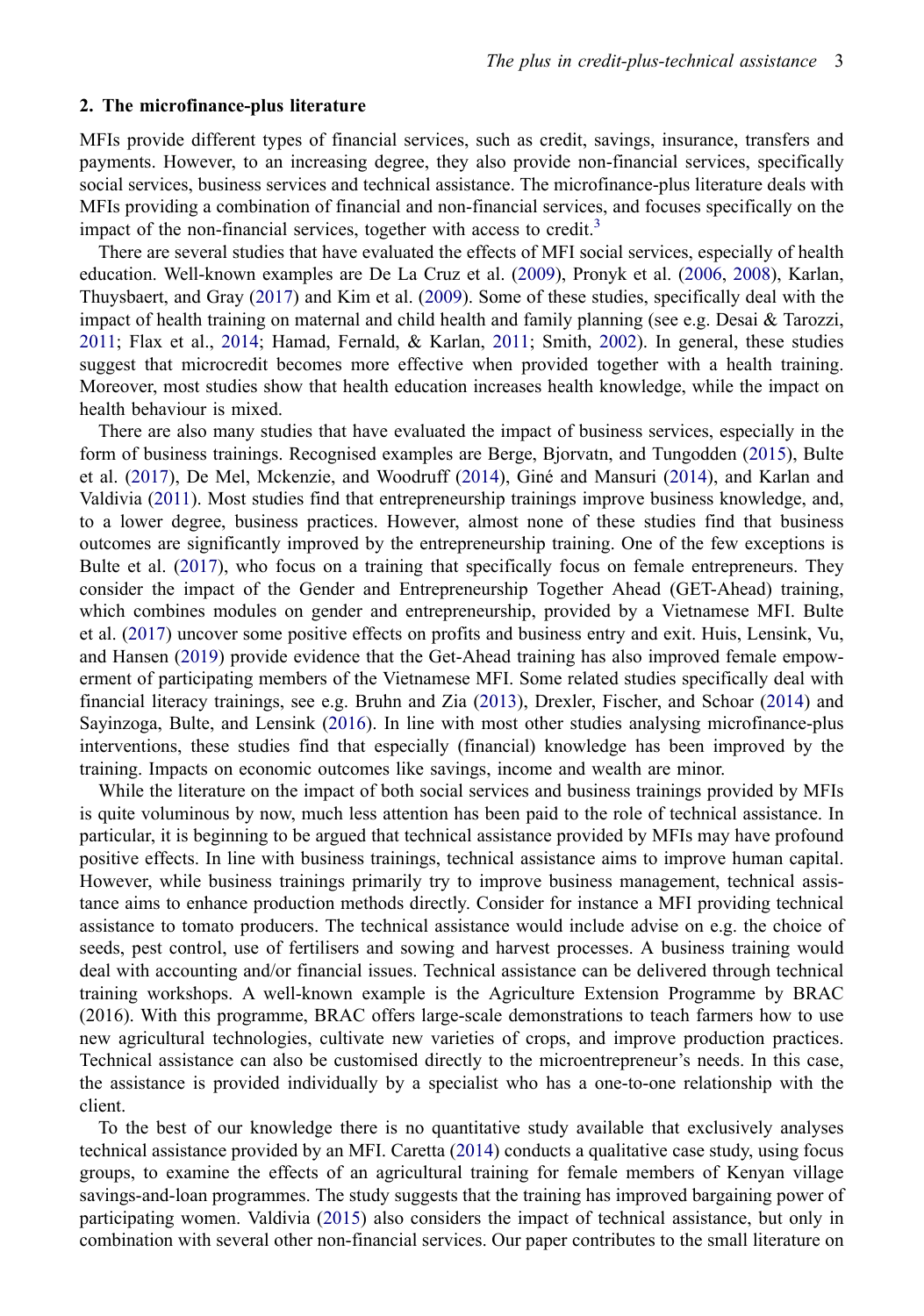technical assistance provided by MFIs. It is the first attempt to examine with a quantitative analysis the additionality effect of technical assistance provided individually by a specialist to farmers, who are members of a MFI.

#### <span id="page-4-0"></span>**3. Background and study setting**

#### *3.1. Milk production in the Aroma Province, Bolivia*

Our study takes place in the Province of Aroma, in the Bolivian Plateau. Relatively close to Bolivia's largest city La Paz, Aroma is one of the areas with relatively high milk production. Since the sixties, the government as well as several international organisations have explicitly promoted milk production in order to improve the economic situation of smallholder dairy producers in the plateau and enhance milk consumption all over the country. The support to improve milk production has mainly been extended by providing grants (e.g. to improve farm infrastructure). Not much attention has been given over the years to improving production practices of smallholder dairy farmers, for instance in the form of technical assistance. As a result, still nowadays many farmers lack proper practices to guarantee consistently high quantity and quality of milk (e.g. preventing mastitis and other diseases, maintaining low constant temperatures, improving alimentation to ensure high fat content). Their production is typically low, irregular, and frequently rejected by processors and aggregators.

Milk production in the Aroma Province is concentrated in four municipalities: Ayo, Patacamaya, Sica Sica and Umala. Sembrar Sartawi is accessible to borrowers in all four of these municipalities, as are several other banks and microfinance institutions. Milk producers typically sell milk to the two largest milk companies (Pil and Delizia); they also produce cheese. In 2016, about a year before we conducted the baseline survey, farmers in the area suffered from several shocks: there was a severe drought which affected the forage and water available to feed their cattle, the average price of the milk decreased from 3.5 Bolivianos $4$  to 3 Bolivianos, and one of the milk companies introduced a quota that reduced and limited the litres of milk that farmers delivered every day to the company. These shocks induced many farmers to reduce their cattle, and hence their milk production. Some engaged in new production activities or migrated to urban areas.

#### *3.2. The microcredit and technical assistance programmes*

Sembrar Sartawi focuses on disbursing loans in the form of microcredits to help farmers in rural areas perform and expand their productive activities. In addition, it offers technical assistance as a service complementary to the microcredit programme. The technical assistance programme is unique in Bolivia, as Sembrar Sartawi is the only MFI in Bolivia that provides technical assistance as a customised service to its clients. By providing technical assistance, Sembrar Sartawi obtains a competitive advantage over other financial intermediaries in the region.

At the time of the study, Sembrar Sartawi had 4 office branches and 40 agencies all over Bolivia. Our study deals with the agency in the Aroma province, as especially in Aroma province milk producers are served. Sembrar Sartawi uses strict eligibility rules. In order to become a client, a farmer must fulfil three requirements: 1) live in the community for at least 2 years; 2) be engaged in milk production, and 3) be between 18 and 65 years old. If a farmer meets these criteria, they can receive different types of loans, which are repaid on a monthly basis. Sembrar Sartawi offers loans to milk producers, selling milk to the two largest milk buying companies in Bolivia. For this loan type, a farmer signs a contract with one of the two milk buying companies and commits to deliver their milk every day. These loans are considered low-risk loans since borrowers receive bi-weekly payments and Sembrar Sartawi collects repayments directly from the milk companies. Due to the low risk character, the interest on these loans is relatively low (16–18%) and collateral is not required. Sembrar Sartawi also offers loans to farmers who produce cheese or sell milk to other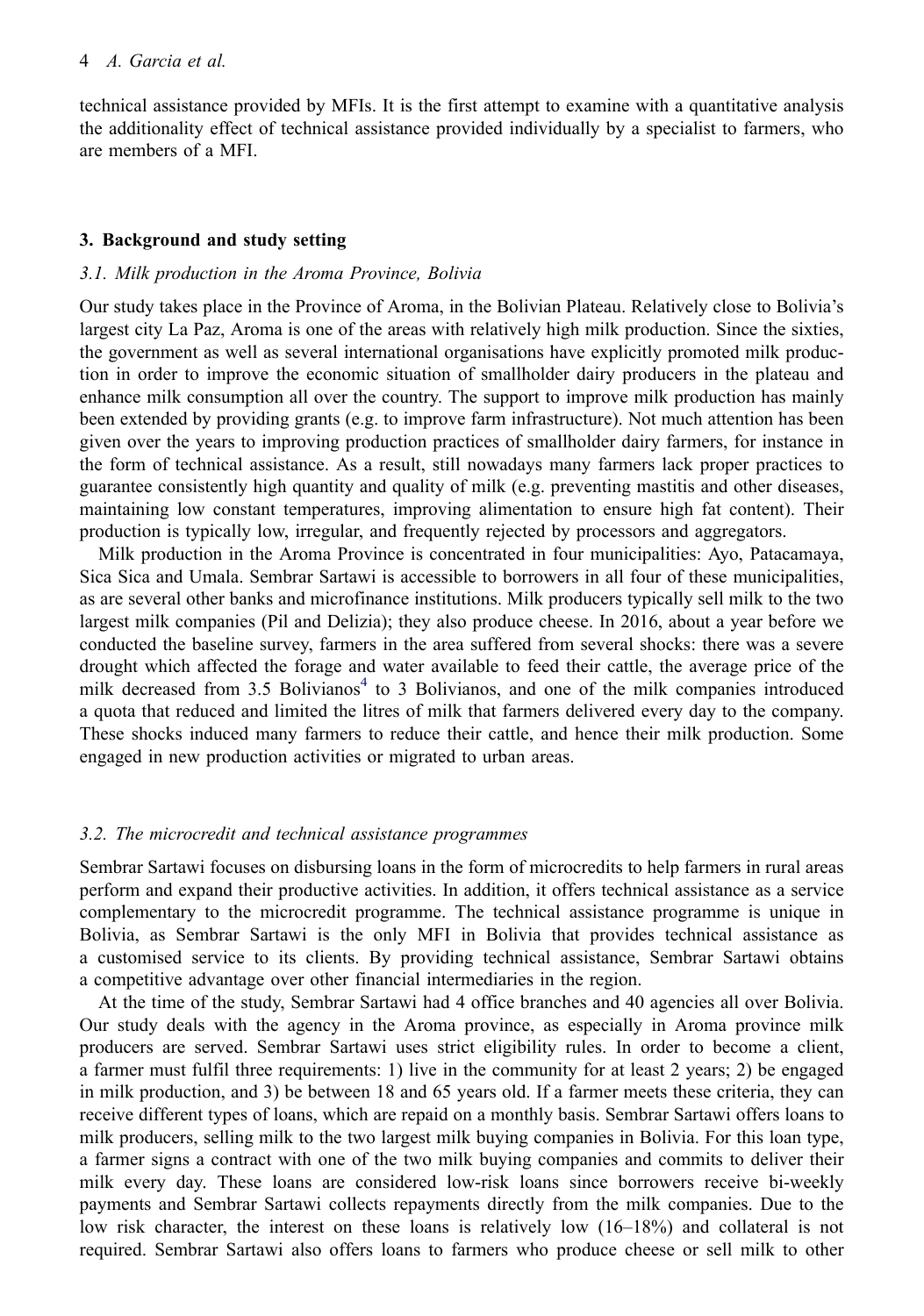buyers. These borrowers receive loans at an average annual interest rate of 26.5 per cent and do require collateral.

In addition to microcredit, Sembrar Sartawi offers technical assistance to their clients, to help them improve their production of milk and enhance their productivity-increasing practices. Access to technical assistance is optional and exclusive to clients. This service is provided by a technician with a veterinary degree, who is a full-time employee of Sembrar Sartawi. While the service is in principal without additional charge/costs, costs for medicines (or suggested improved inputs) need to be covered. The technician delivers general and customised assistance to the clients. The technician provides technical assistance to many farmers at the same time by means of technical training workshops, and also organises monthly workshops in the communities and yearly visits to farms and experimental centres based on clients' needs and interests. In addition to the workshops, the technician provides personalised assistance, helping only one client at a time: he or she serves clients through individual visits to their farms and tries to deal with their specific requests. The technical assistance programme consists of five elements: (a) cattle sanitation to prevent and treat diseases, (b) cattle nutrition to prepare and optimise feed and efficiently use resources such as the native prairies, (c) cattle reproduction to enhance genetics, treat reproductive diseases and assist during pregnancy and births, (d) cattle management to improve caring practices, such as quarantine in the purchase of cattle, cattle deworming, barn cleaning and calf special care, and (e) milk transformation to improve milking practices and teach alternative transformation processes for more efficient use of milk. The Sembrar Sartawi technical assistance programme in Aroma Province started in August 2016.

#### <span id="page-5-0"></span>**4. Sampling and data**

## *4.1. Sampling strategy*

Our study population is composed of milk producers from the Province of Aroma. Everybody has access to microcredit, either from the MFI we set to investigate, or from another financial intermediary. [5](#page-14-4) However, only members of Sembrar Sartawi have access to technical assistance.

We conducted a baseline survey in October 2017, about a year after the start of the technical assistance programme. The survey has been organised in collaboration with a local research institute, INESAD. We visited 39 communities, in four municipalities, Ayo, Patacamaya, Sica Sica, and Umala. In these communities, we targeted the entirety of clients of Sembrar Sartawi. However, as a few clients were unavailable for the interview, we were not able to survey all of them. We also surveyed non-clients, using a random sampling technique. The number of non-clients was set such that the non-clients/clients ratio in the entire group of four municipalities ranges between 1–1.5. The non-client group has similar characteristics to the clients group: they are also milk producers who mainly sell milk to the two milk buying companies, Pil and Delizia, or make cheese. As mentioned before, while they are non-clients of Sembrar Sartawi, they also have access to several other microcredit institutions and banks.

In total, we surveyed 53[6](#page-14-5) milk producers, of which 89 receive technical assistance, and 447 not.<sup>6</sup> While all farmers with technical assistance are clients of Sembrar Sartawi, our sample also includes 239 farmers that are not Sembrar Sartawi clients (all without technical assistance). We include nonclients as this enables us to conduct to intention to treat (ITT) analyses (see next section), which are less affected by self-selection problems. [Table 1](#page-6-0) also provides details about the sampling per municipality.

Almost two years after the baseline survey, we conducted a follow-up survey. Due to logistical problems and outmigration, we could not resurvey exactly the same group of milk producers in the endline as we surveyed in the baseline. From the group of clients of Sembrar Sartawi, we were able to resurvey 183 farmers (implying attrition of 60 clients); from the group of non-clients, we were able to resurvey 167 farmers (implying attrition of 126 non-clients). In order to avoid power problems, we also surveyed a group of farmers we didn't survey in the baseline. We especially increased our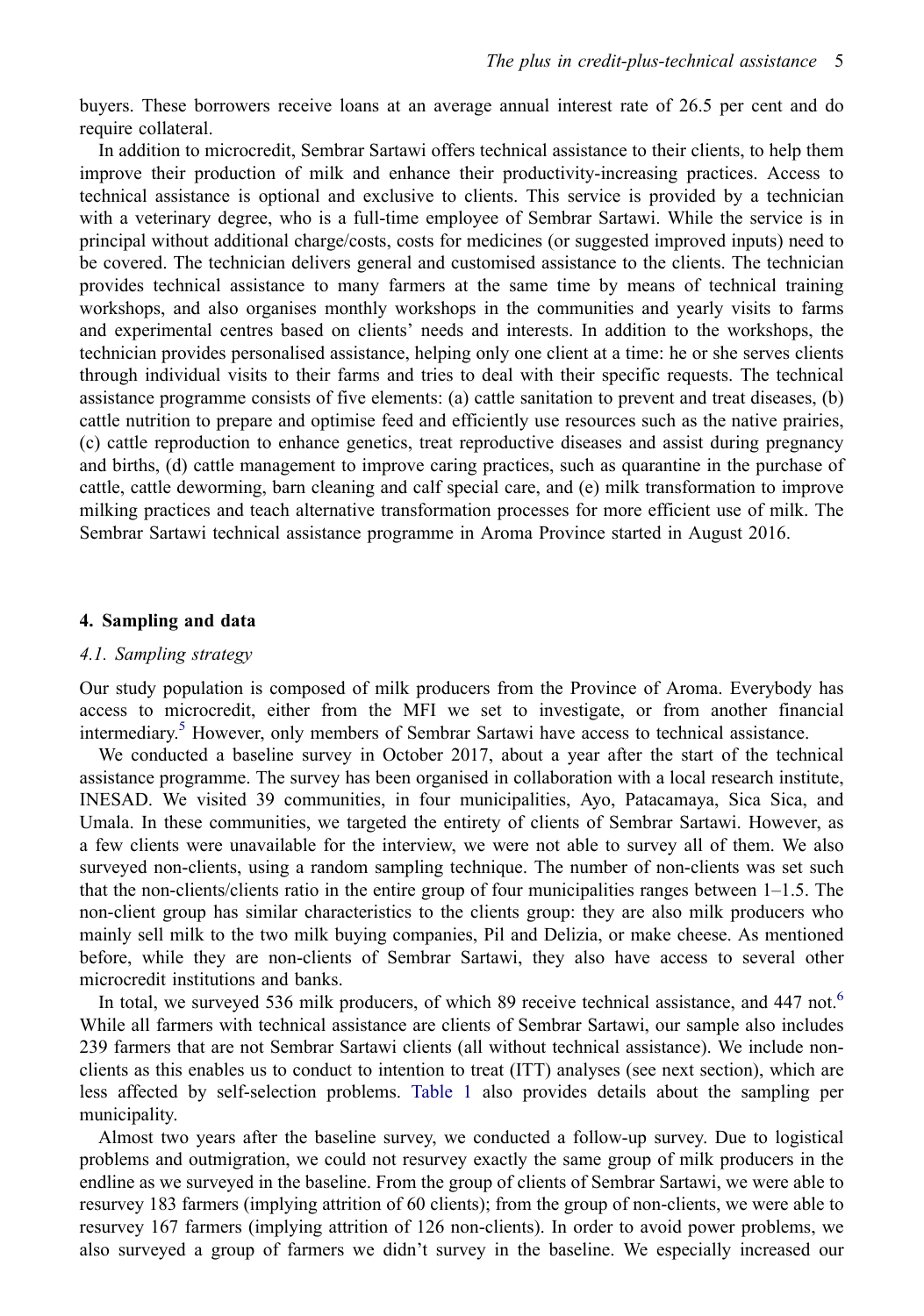<span id="page-6-0"></span>

|            | Total | Clients with TA | Clients | Non-clients |
|------------|-------|-----------------|---------|-------------|
| Ayo-Ayo    | 47    | 4               | 18      | 29          |
| Patacamaya | 111   | 17              | 44      | 67          |
| Sica Sica  | 175   | 26              | 86      | 89          |
| Umala      | 203   | 42              | 95      | 108         |
| Total      | 536   | 89              | 243     | 293         |

**Table 1.** Baseline sample

*Note*: TA refers to farmers with technical assistance by Sembrar Sartawi from the beginning of the programme.

<span id="page-6-1"></span>

|            | Total | Clients with TA from start $(T1)$ | Clients with TA later $(T2)$ | Clients | Non-clients |
|------------|-------|-----------------------------------|------------------------------|---------|-------------|
| Ayo-Ayo    | 116   |                                   |                              | 10      | 106         |
| Patacamaya | 98    |                                   |                              | 37      | 61          |
| Sica Sica  | 163   | 32                                | 23                           | 65      | 98          |
| Umala      | 312   | 58                                | 43                           | 91      | 221         |
| Total      | 689   | 107                               | 75                           | 203     | 486         |

**Table 2.** Follow-up sample

*Note*: Clients with TA later refers to farmers that received technical assistance in a period between baseline and follow-up but not from start.

<span id="page-6-2"></span>

|            | <b>Table 3.</b> Pooled sample |                                             |                                              |                                         |         |                 |  |  |  |  |
|------------|-------------------------------|---------------------------------------------|----------------------------------------------|-----------------------------------------|---------|-----------------|--|--|--|--|
|            | Total                         | Clients with TA from<br>start<br>(baseline) | Clients with TA from<br>start<br>(follow-up) | Clients with TA<br>later<br>(follow-up) | Clients | Non-<br>clients |  |  |  |  |
| Ayo-Ayo    | 54                            |                                             |                                              |                                         | 16      | 38              |  |  |  |  |
| Patacamaya | 120                           | 14                                          | 15                                           | 4                                       | 74      | 46              |  |  |  |  |
| Sica Sica  | 210                           | 18                                          | 27                                           | 12                                      | 116     | 94              |  |  |  |  |
| Umala      | 316                           | 35                                          | 48                                           | 23                                      | 160     | 156             |  |  |  |  |
| Total      | 700                           | 69                                          | 92                                           | 40                                      | 366     | 334             |  |  |  |  |

**Table 3.** Pooled sample

*Note*: Clients with TA later refers to farmers that received technical assistance in a period between baseline and follow-up but not from start.

sample of non-clients, as we targeted already almost all clients of Sembrar Sartawi in the four municipalities. In total we surveyed 689 milk producers in the follow-up, of which 75 received technical assistance in the period between the baseline and the follow-up. In total, 107 farmers used a technician sometime from the start of the technical assistance programme. From the 689 farmers, 203 are member of Sembrar Sartawi and 486 are not. [Table 2](#page-6-1) provides information about the endline sample. [Table 3](#page-6-2) does the same for the pooled sample, combining the baseline and follow-up surveys.

# <span id="page-6-3"></span>*4.2. Descriptive statistics*

[Table 4](#page-7-1) provides descriptive information about the baseline sample. A precise definition of each variable can be found in [Table A1](#page-16-4) in the Appendix. The table shows that farmers live in communities with mean size of 62 households and they are 19 kilometres away from the agency. Fifty-two percent of our respondents are men, they are on average 48 years old, and they completed slightly less than 7 years of education. On average, households are composed of 4 members. In half of the households, Spanish is the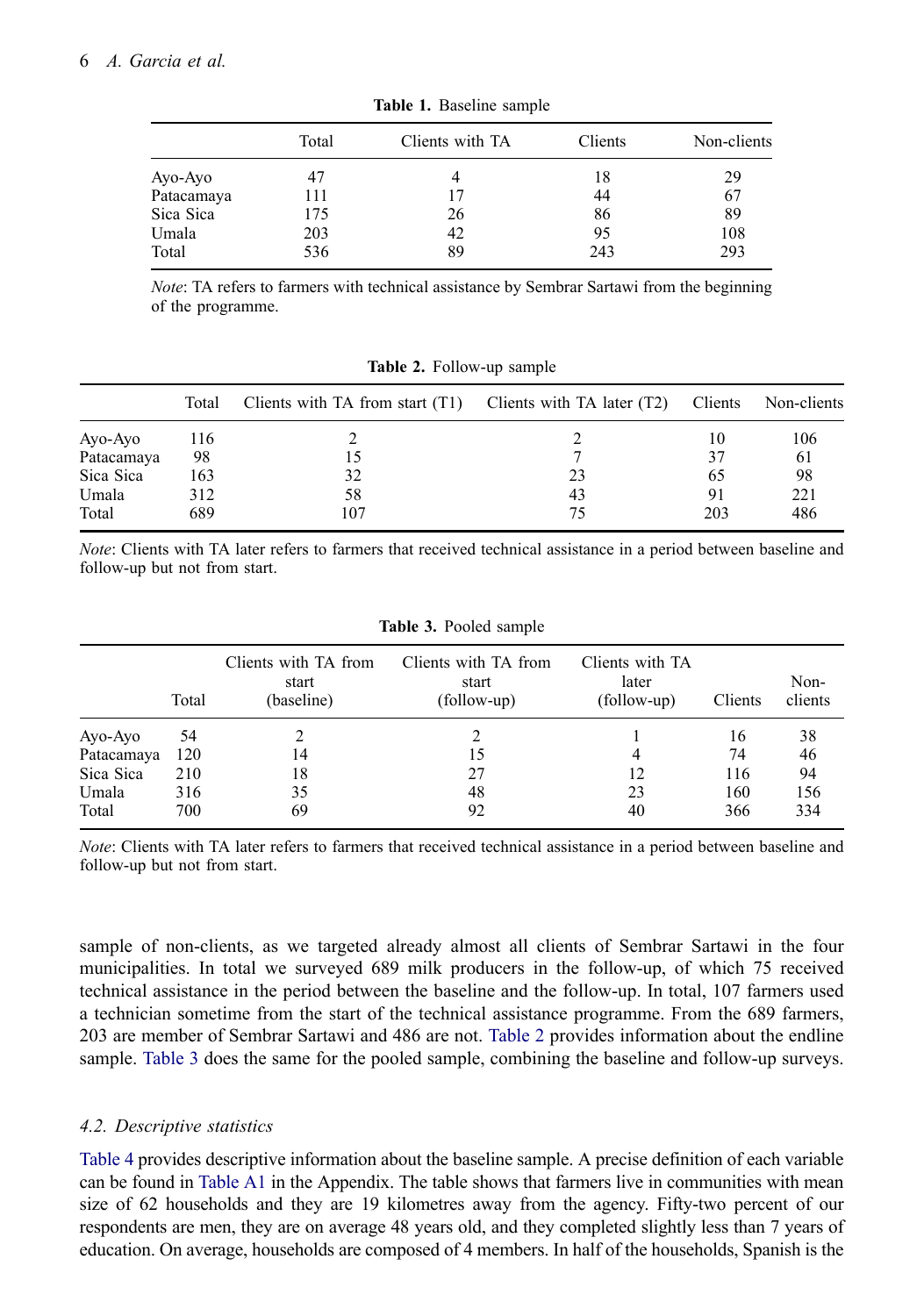*The plus in credit-plus-technical assistance* 7

<span id="page-7-1"></span>

|                          | Total sample     |       |       | No TA |       |       |     | With TA | Difference |                      |
|--------------------------|------------------|-------|-------|-------|-------|-------|-----|---------|------------|----------------------|
|                          | (1)              | (2)   | (3)   | (4)   | (5)   | (6)   | (7) | (8)     | (9)        | (10)                 |
| Variables                | $\boldsymbol{N}$ | mean  | sd    | N     | mean  | sd    | N   | mean    | sd         | $(5 \text{ vs. } 8)$ |
| Male                     | 536              | 0.524 | 0.50  | 447   | 0.523 | 0.50  | 89  | 0.528   | 0.50       | 0.005                |
| Age                      | 536              | 47.71 | 14.65 | 447   | 47.95 | 15.03 | 89  | 46.51   | 12.61      | $-1.441$             |
| Household size           | 536              | 4.405 | 2.07  | 447   | 4.407 | 2.06  | 89  | 4.393   | 2.13       | $-0.014$             |
| Spanish                  | 536              | 0.493 | 0.50  | 447   | 0.470 | 0.50  | 89  | 0.607   | 0.49       | $0.137**$            |
| Years of education       | 535              | 6.912 | 4.02  | 446   | 6.821 | 4.06  | 89  | 7.371   | 3.76       | 0.550                |
| Household land (ha)      | 527              | 10.20 | 8.94  | 440   | 9.711 | 8.52  | 87  | 12.64   | 10.53      | 2.932**              |
| Years of milk production | 535              | 13.43 | 8.55  | 447   | 13.26 | 8.63  | 88  | 14.31   | 8.15       | 1.050                |
| Cows owned 3 years ago   | 534              | 5.816 | 5.45  | 446   | 5.626 | 5.47  | 88  | 6.784   | 5.24       | 1.159*               |
| Altitude (m)             | 536              | 3.809 | 75.34 | 447   | 3.808 | 77.32 | 89  | 3.813   | 64.74      | 4.670                |
| Distance to agency (Km)  | 536              | 19.78 | 11.75 | 447   | 20.38 | 11.96 | 89  | 16.76   | 10.15      | $-3.621***$          |
| Community size (hhds)    | 536              | 62.39 | 31.46 | 447   | 63.81 | 32.16 | 89  | 55.26   | 26.75      | $-8.556***$          |

**Table 4.** Summary statistics (baseline)

*Note*: \*\*\*  $p < 0.01$ , \*\*  $p < 0.05$ , \*  $p < 0.1$ .

most spoken language, while in the other half family members mainly speak Aymara, a native language. On average, the milk producers have been engaged in this activity for 13 years. They own 5 cows, one cow less than they owned 3 years prior. This decrease may be partially attributed to the shocks that these farmers faced during 2016. Ninety-nine percent of households own land, 10 hectares on average. It is important to note however that the area of study is very arid and mountainous, and not all land is suitable for cultivation or grazing. On average, respondents consider that their current economic situation is similar to their situation two years ago. Nonetheless, they expect that their economic situation will improve in the next two years. On top of the variables we present in [Table 4,](#page-7-1) we also collected three outcome variables: average daily milk production, monthly revenues, and monthly profits. The average daily production of milk is 19 litres in total. The average monthly revenues from milk and dairy products are 260 USD and the average monthly profits are 158 USD.

In the last column, [Table 4](#page-7-1) presents the difference in means and the t-test of each variable regarding milk producers with and without technical assistance. We observe that in the group with technical assistance more people speak Spanish and they own more land, which we use as a proxy of wealth. Also, those with technical assistance owned more cows 3 years prior. This group of farmers live closer to the agency and belong to smaller communities compared to the group of farmers without technical assistance. We will take these baseline differences into account into our identification strategy, in the next section. [Table A2](#page-16-5) in the Appendix presents the same statistics but for the follow-up sample.

#### <span id="page-7-0"></span>**5. Identification strategy and power**

The main challenge we face is to uncover the causal effect of technical assistance. As farmers cannot be forced to use a technical assistant, measuring impact may be troubled by self-selection biases – the presence of which is hinted by the significant differences in characteristics presented in [Table 4](#page-7-1) above. It may, for instance, be the case that only the most innovative farmers, who are open to change traditional production methods, decide to use a technical assistant. In this case, a simple comparison of farmers with and without technical assistance would probably overestimate the true impact. However, it is also possible that only farmers without any knowledge about farming practices use a technical assistant. In that case, the impact of technical assistance would probably be underestimated by simply comparing farmers with and without technical assistance. Our analysis is also complicated by the fact that we use observational data, and observe some treatment, without randomisation of assignment to treatment. Moreover, our evaluation started a year after the initiation of the technical assistance programme of Sembrar Sartawi, which implies that our baseline survey is not a 'true' baseline. We will deal with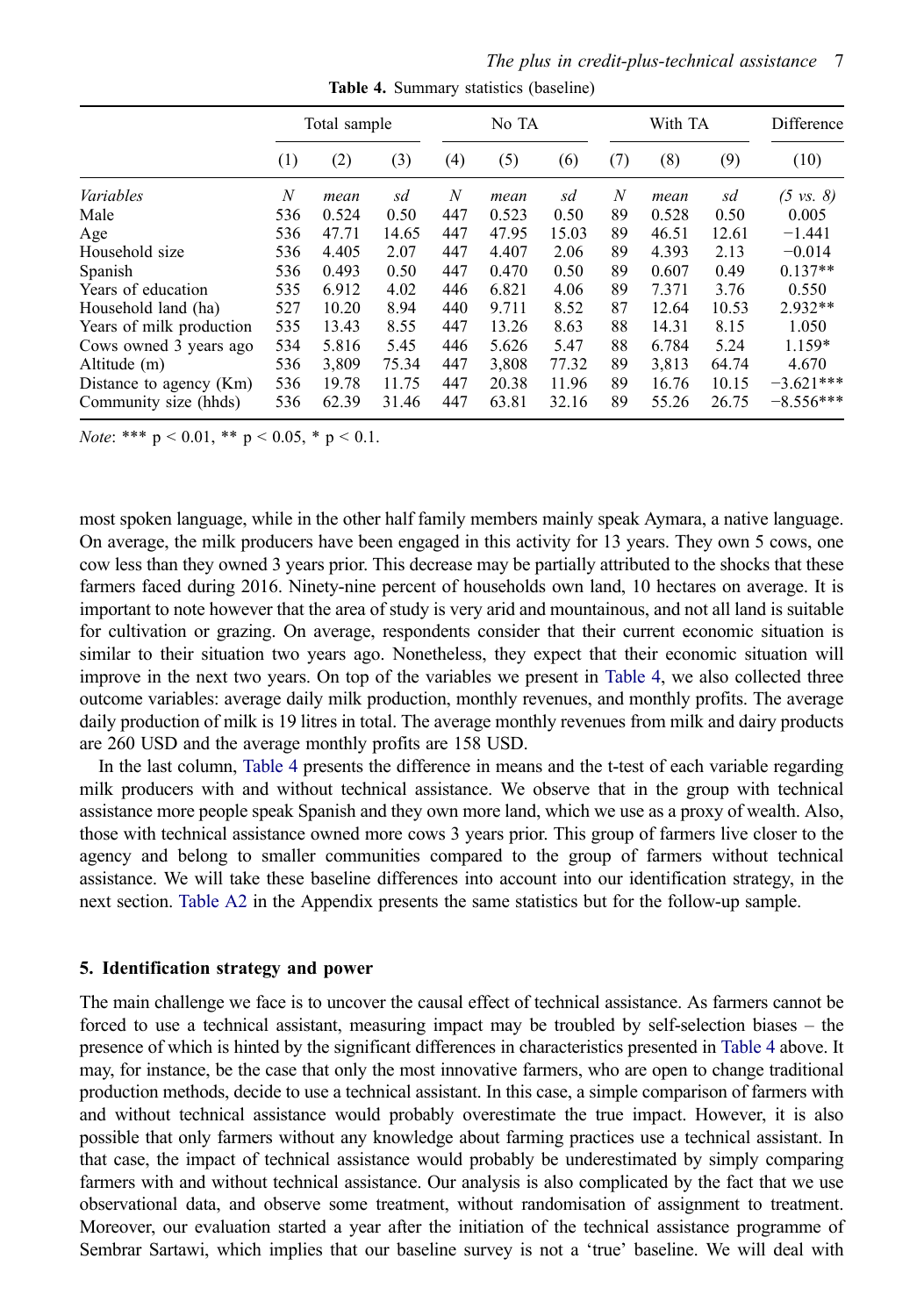potential selection biases by using several quasi-experimental identification strategies, using either crosssectional regressions or panel regressions. However, we realise that our results may still be affected by endogeneity problems, and hence that our results possibly reflect correlations rather than causal relations.

#### *5.1. Cross-sectional analyses*

As only members of Sembrar Sartawi have access to technical assistance, a straightforward method to address selection biases is to conservatively conduct intention to treat (ITT) analyses. Our first identification strategy relies on this idea, and basically compares different outcome variables for members of the MFI and non-members, using a regression framework. That is, we simply estimate ordinary least squares regressions specified as:

$$
Y_i = \beta_0 + \beta_1 M_i + \beta_2 X_i + \beta_3 Z_i + \varepsilon_i,
$$
\n(1)

where *Y* is a vector of outcome variables of farmer *i*,  $\beta_0$  is a constant;  $M_i$  is a dummy variable equal to 1 if the farmer is a member of the MFI, and 0 otherwise;  $X_i$  is a vector of farmer characteristics, which are assumed to be exogenous to the technical assistance programme;  $Z_i$  is a vector of dummies for the municipalities.  $\beta_1$  is the coefficient of interest; and  $\varepsilon_i$  is the error term. *β*1 measures the effect of *having the possibility* to hire a technical assistance, irrespective of actually using a technician.

A disadvantage of the ITT approach is that it does not measure the impact of actually using a technician, but having access to one – thus typically underestimating the true impact. Our second identification strategy therefore uses a simple difference in means estimator, i.e. an OLS regression without covariates comparing our treatment and comparison groups:

$$
Y_i = \beta_4 + \beta_5 W_i + \varepsilon_i, \tag{2}
$$

where  $W_i$  is a dummy variable equal to 1 if the farmer received technical assistance from the MFI and 0 otherwise;  $\beta_5$  is the coefficient of interest; and  $\varepsilon_i$  is the error term.

To increase the precision of the difference in means estimator, and to control for possible selection bias based on observables, we next include covariates to the previous regression. We refer to this model as the OLS regression with controls:

$$
Y_i = \beta_6 + \beta_7 W_i + \beta_8 X_i + \beta_9 Z_i + \varepsilon_i,
$$
\n(3)

where all variables are defined above. As an alternative for the OLS with controls regression, our next identification strategy uses propensity score matching (PSM), using the nearest neighbour technique. This method estimates the probability of treatment as  $P(W = 1|X)$  and matches one farmer in the technical assistance programme with one farmer out of the programme who has the most similar probability of treatment.

$$
ATT_{PSM} = E_{P(X)|W=1}[E[Y(1)|W=1, P(X)] - E[Y(0)|W=0, P(X)]]
$$
\n(4)

Our final identification strategy of choice uses the Inverse Probability Weighted Regression Adjustment (IWPRA) technique. This method combines inverse probability of treatment weighting (IPW) with separate regression adjustment (SRA). SRA fits different regressions for the treatment and the control groups and uses unweighted means of predicted outcomes to estimate  $Y(1)$  for the treatment group and  $Y(0)$  for the control group. SRA is specified as:

$$
Y_i = \beta_{10} + \beta_{11} W_i + \beta_{12} X_i + \beta_{13} Z_i + \beta_{14} X_i W_i + \beta_{15} Z_i W_i + \varepsilon_i.
$$
 (5)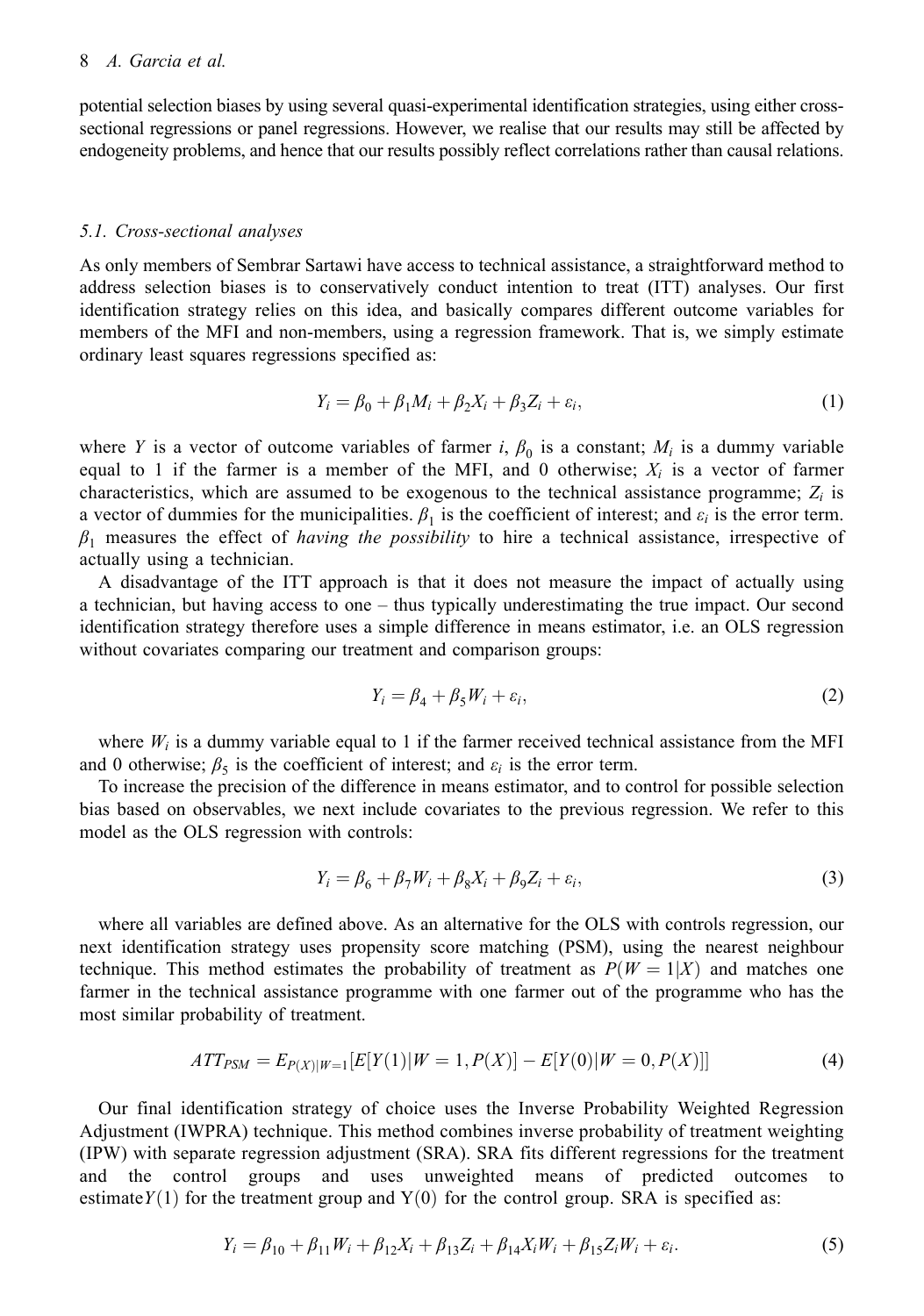IPW uses weighted means instead of simple unweighted means to estimate the treatment effects. The approach estimates the propensity scores  $P(W = 1|X)$  and obtains the weight as the inverse of the propensity scores  $1/P(W = 1|X)$  for the treatment group and  $1/(1 - P(W = 1|X))$  for the control group. This implies that higher weights are given when the probability of treatment is low in the treatment group and the probability of treatment is high in the control group. The IWPRA estimator is doubly robust since it combines IPW with SRA, and only one of the two models (treatment or outcome) needs to be correctly specified to obtain consistent estimates.

#### *5.2. Pooled sample regressions*

The identification strategies discussed above are applied on both the baseline sample and the endline sample, separately. Note that for the endline regressions (apart from the ITT regressions), we used T1 (did farmers ever received TA) as main treatment variable. Results for T2 are qualitatively the same, and can be obtained on request. We decided to use cross-sectional estimators as the samples for the baseline and the endline differ considerably, and because we do not have a true baseline measurement. However, we will also present estimates using the merged sample.

We conduct three additional estimates. The first estimator is the random effects estimator, which is specified as:

$$
Y_{it} = \beta_{20} + \beta_{21} W_{it} + \beta_{22} X_{it} + \beta_{23} Z_{it} + u_{it} + \varepsilon_{it},
$$
\n(6)

where  $W_{it}$ ,  $X_{it}$ ,  $Z_{it}$  have the same meaning as described above, with exception for the additional subscript *t* to denote the time dimension of the data.  $u_{it}$  represents the between entity error while  $\varepsilon_{it}$ represents the within entity error. If one has reason to believe that differences across entities have some influence on the dependent variable, then random effects should be used. The random effects estimator provides a consistent estimate provided that one assumes that the entity errors are not correlated with any of the covariates included in the model.

In addition to the random effects model, we also present a between estimator. This estimator makes use of the cross-sectional information in the data by essentially estimating the average of each time period (baseline and endline in this case), and again take the average between the two. In contrast to the random effects estimator above, it does not make specific use of the time series information in the data, but rather treat the two points in time as repeated cross – sections (bars indicate average variables, signifying that time has been averaged out):

$$
\overline{Y_i} = \beta_{24} + \beta_{25} \overline{W_i} + \beta_{26} \overline{X_i} + \beta_{27} \overline{Z_i} + \overline{\varepsilon_i},\tag{7}
$$

The final estimator we use is the Mundlak specification (random effects model under Mundlak formulation). The Mundlak specification decomposes the variability in the right-hand side variables by splitting them into two sets of variables: means and deviations from the mean. Basically, the Mundlak specification adds group-means of independent variables which vary within groups. The technique relaxes the random-effects estimator assumption that the observed variables are uncorrelated with the unobserved variables. The Mundlak model is specified as follows:

$$
Y_{it} = \beta_{20} + \beta_{21} W_{it} + \beta_{22} X_{it} + \beta_{23} Z_{it} + \beta_{24} \bar{X}_{it} + u_{it} + \varepsilon_{it},
$$
\n(8)

Compared to Equation  $(8)$ , the group-means of the independent variables,  $\bar{X}$  has been added. Note that, as our treatment variable (Technical assistance) is hardly changing over time (only a few changes), we have not added group-means for technical assistance. Thus, for the Mundlak estimator, we have assumed that technical assistance is not changing over time.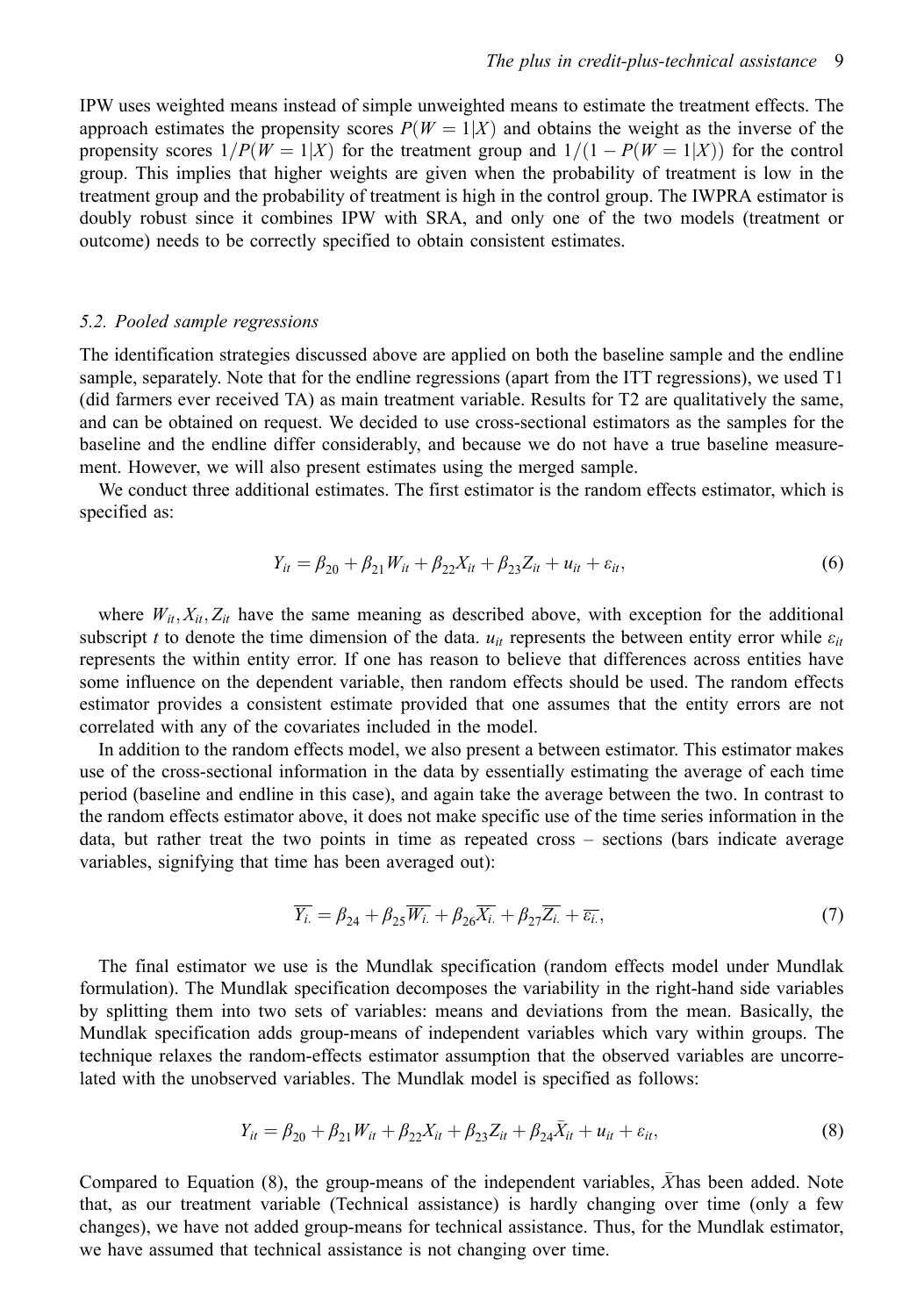#### *5.3. Power*

Another potential challenge we may be confronted with refers to the sample size. The sample size is important for the power of the analysis, as too low a power may lead to false non-rejections, i.e. false negatives, concluding that there is no effect while in truth there is one. In our case, a power problem may especially result due to the relatively low amount of microfinance clients that receive technical assistance (see [Table 1\)](#page-6-0). Recall, however, that we targeted the entirety of clients of Sembrar Sartawi in four municipalities where the MFI had a technical assistance programme. Thus, availability of clients with technical assistance determined the maximum sample size available. Hence, ex-ante formal power analysis in the planning stage of this study were not useful, as it would not have been possible for us to increase the sample in response to low expected power. We are however able to conduct so-called retrospective power analyses. The relevance of retrospective power analysis is controversial, e.g. it is immediately obvious that retrospective power decreases if the significance level increases. In case the estimates suggest a significant effect, the power will be high (and sample size big enough to pick up the effect), while the power will, by definition, be low if there is no significant effect. Thomas therefore states 'calculating power using the observed effect size and variance is simply a way of re-stating the statistical significance of the test'. Rather, calculating minimum detectable effect sizes (using pre-specified power) is helpful, especially if easy to interpret effect size measures are used, such as minimum detectable standardised effect size (*MDES*) measures proposed by Cohen [\(1988](#page-15-24)). Therefore, we present some rough retrospective reverse power calculations, using the following formula:

$$
MDES = (t_{\alpha} + t_{1-\beta})\sqrt{\frac{1 - R_A^2}{P(1 - P)N}}
$$

Where  $t_{\alpha}$  is the t-value of the significance level  $\alpha$ , set at 0.05 (one-sided test);  $t_{1-\beta}$  is the t value of the pre-specified power  $\beta$  (set at 0.80),  $R_A^2$  is the proportion of pooled unexplained variation predicted by co-variates (set at 0.20 for the models with controls; the 0.20 is based on estimates of the different models, without treatment indicator); N is total sample size and P is the proportion of the sample that is in the treatment group. We conduct 3 power calculations, using the baseline sample: 1) for the ITT estimates with controls, for which the sample size (*N*) is set at 539 and the proportion that has *access*  to technical assistance (*P*) at 0.45. The resulting  $MDES = 0.19$ ; 2) for the OLS estimate without controls and 3) for the OLS estimate with controls. For these two estimates, *N* is again set at 539 and *P* at 0.166. The resulting *MDES* equal 0.29 and 0.26, respectively. We have conducted similar calculations using the follow-up sample. The MDES for these estimates are 0.19, 0.26 and 0.24, respectively.

<span id="page-10-1"></span>We can gauge the minimum standardised effect sizes implied by our sample by using Cohen's ([1988\)](#page-15-24) prescription that values around 0.20 can be considered 'small'. This said, our estimates may be a bit too optimistic as they only refer to the cross-sectional estimators, and assume an 'experimental' design. Adjusting the power calculations for the non-experimental design and for the panel framework is not trivial, but will probably lead to somewhat higher values for *MDES*. Nevertheless, our retrospective reverse power calculations suggest that the relatively small sample size of people receiving technical assistance is not a big concern.

#### <span id="page-10-0"></span>**6. Results**

We present results for the baseline, endline and merged samples in separate tables. Note that for the PSM estimator as well as the IPW combined with RA, we need to estimate an uptake model of technical assistance. The results of the uptake model are given in the Appendix, [Table A3.](#page-17-0)

As anticipated in [section 4.2,](#page-6-3) the uptake models suggest that farmers with more land, bigger household sizes, and farmers who are longer engaged with milk production are more likely to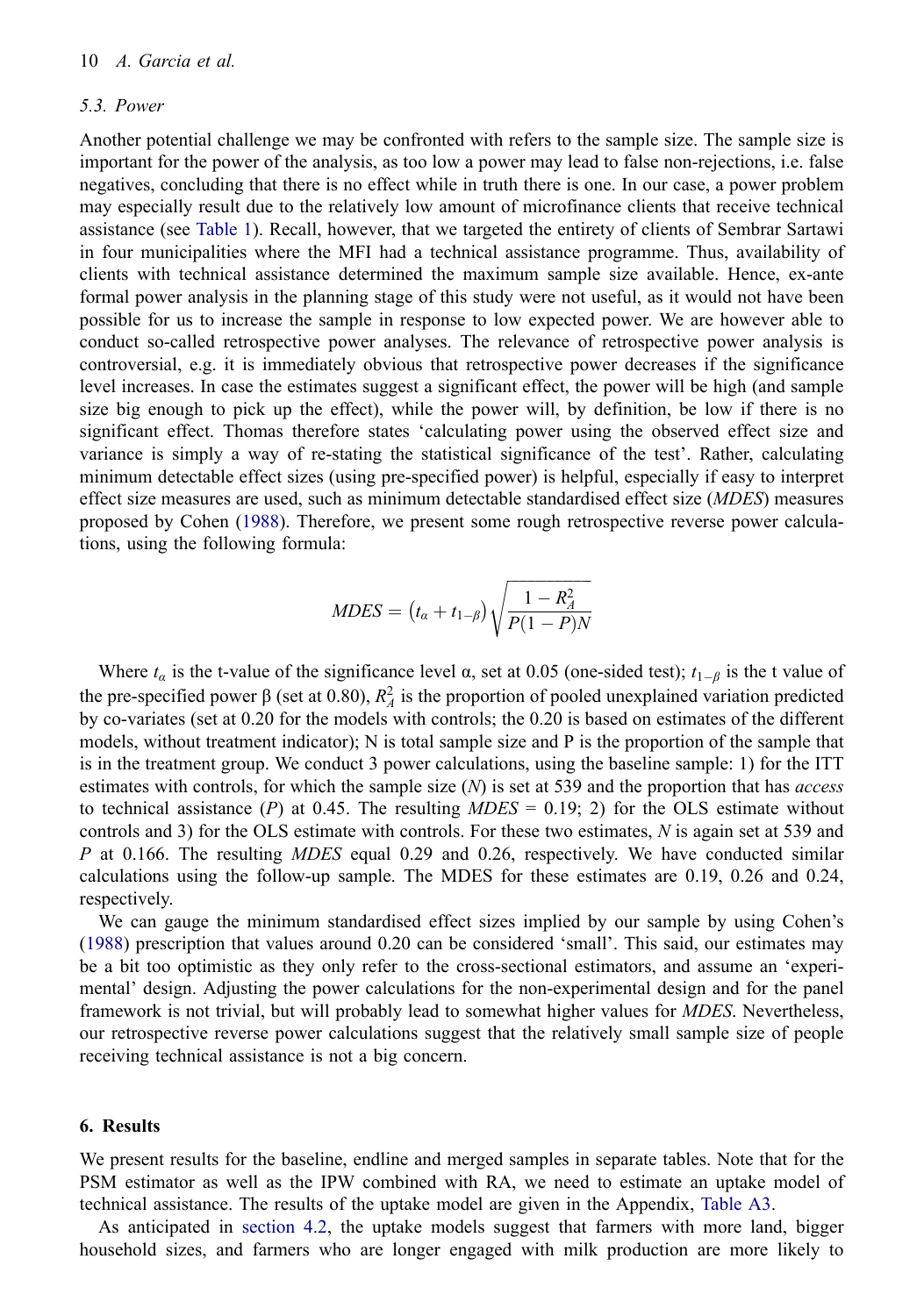participate in a technical assistance programme. It also turns out that some 'spatial' variables are important: farmers living at higher altitudes and in some specific municipalities are more likely to participate. All these variables are added as controls or weights to the cross-sectional and panel estimates. In the PSM estimate, they instead form the basis of our propensity score predictors. These propensity scores allow us to match and compare adopters with a representative and weighted sample of credibly similar non-adopters. They can only net out bias deriving from the observed variables. Panel estimates following farmers over time are better suited to net-out unobservable variation, but do not match based on observable differences. We believe that the most robust way to assuage the concern that selection effects are driving our results is to present all the different specifications, and discuss the extent to which results are consistent under them in the next section.

[Table 5](#page-11-0) presents the results from the baseline cross-sectional analysis.<sup>[7](#page-14-6)</sup> Since all three outcome variables are transformed into natural logarithms we can interpret the coefficients as an approximation of the percentage increase in outcome due to treatment. Column 1 presents the ITT estimates. The estimated effects using the ITT estimator are the most conservative, in line with expectations. In fact, they include Sembrar Sartawi clients with and without technical assistance, and thus only measures effects of having *access to* technical assistance – rather than the effect of its actual utilisation. Daily milk production increases on average by 11%, while monthly revenues increase by 16%. Both are significant at the 5 per cent level. There seems to be no effect on profits using this specification. Note that profits are notoriously difficult to measure due to noise. We then move into the domain of treatment effects on the treated (TOT). Column 2 presents a first naive specification through a simple means comparison, not controlling for selection bias in any way. Farmers accessing technical assistance reveal 32 per cent higher milk production, and over 40 per cent higher revenues as well as profits. Columns 3 and 4 refine this result by taking into account initial differences in observable characteristics (see [Table 4](#page-7-1)), either as control variables (Column 3) or to match the treatment group with a credibly similar comparison sample using nearest neighbour Propensity Score Marching (PSM), as in Column 4. As a result, coefficient sizes go down substantially for all three variables. Finally, Column 5 presents the results of our preferred (TOT) specification, the so called double robust estimator (IPWRA). For this final estimator we find both milk production and monthly revenues to be at 13 per cent and 20 per cent higher respectively, much more in line with the ITT estimator than with the naive difference in means. Profits though increase by 21%.

Next, we present the cross-sectional results for the follow-up sample. This data collection took place almost two years after the baseline, and provides a useful indication about the robustness and trend over time of results found in [Table 5](#page-11-0). In fact, [Table 6](#page-12-0) reveals how most results found at baseline are confirmed by the follow-up analysis with remarkable consistency in terms of effect size, and

<span id="page-11-0"></span>

|                   |     | (1)                    | (2)                     | (3)                     | (4)                     | (5)                     |  |  |
|-------------------|-----|------------------------|-------------------------|-------------------------|-------------------------|-------------------------|--|--|
| Outcomes (ln)     | N   | <b>ITT</b>             | OLS no controls         | OLS with controls       | <b>PSM</b>              | IPW with RA             |  |  |
| Daily milk litres | 523 | $0.1143**$<br>(0.0536) | $0.3248***$<br>(0.08)   | $0.1960***$<br>(0.0747) | $0.1662*$<br>(0.0916)   | $0.1304*$<br>(0.0702)   |  |  |
| Monthly revenues  | 513 | $0.1612**$<br>(0.0648) | $0.4051***$<br>(0.0925) | $0.2625***$<br>(0.0804) | $0.2167***$<br>(0.0840) | $0.1994***$<br>(0.0707) |  |  |
| Monthly profits   | 516 | $-0.0193$<br>(0.0785)  | $0.2711**$<br>(0.11102) | 0.0946<br>(0.1038)      | 0.0167<br>(0.1142)      | 0.0181<br>(0.0954)      |  |  |

**Table 5.** Treatment effects (baseline)

*Notes*: Number of observations (N) are different for OLS estimator in Column 2, as there are no control variables included. Number of observations there is therefore: Log average litres of milk per day (535), Log monthly revenues (524), log monthly profits (527). The matching technique for PSM is nearest neighbour matching with replacement. Robust standard errors in parentheses. \*\*\*  $p < 0.01$ , \*\*  $p < 0.05$ , \*  $p < 0.1$ .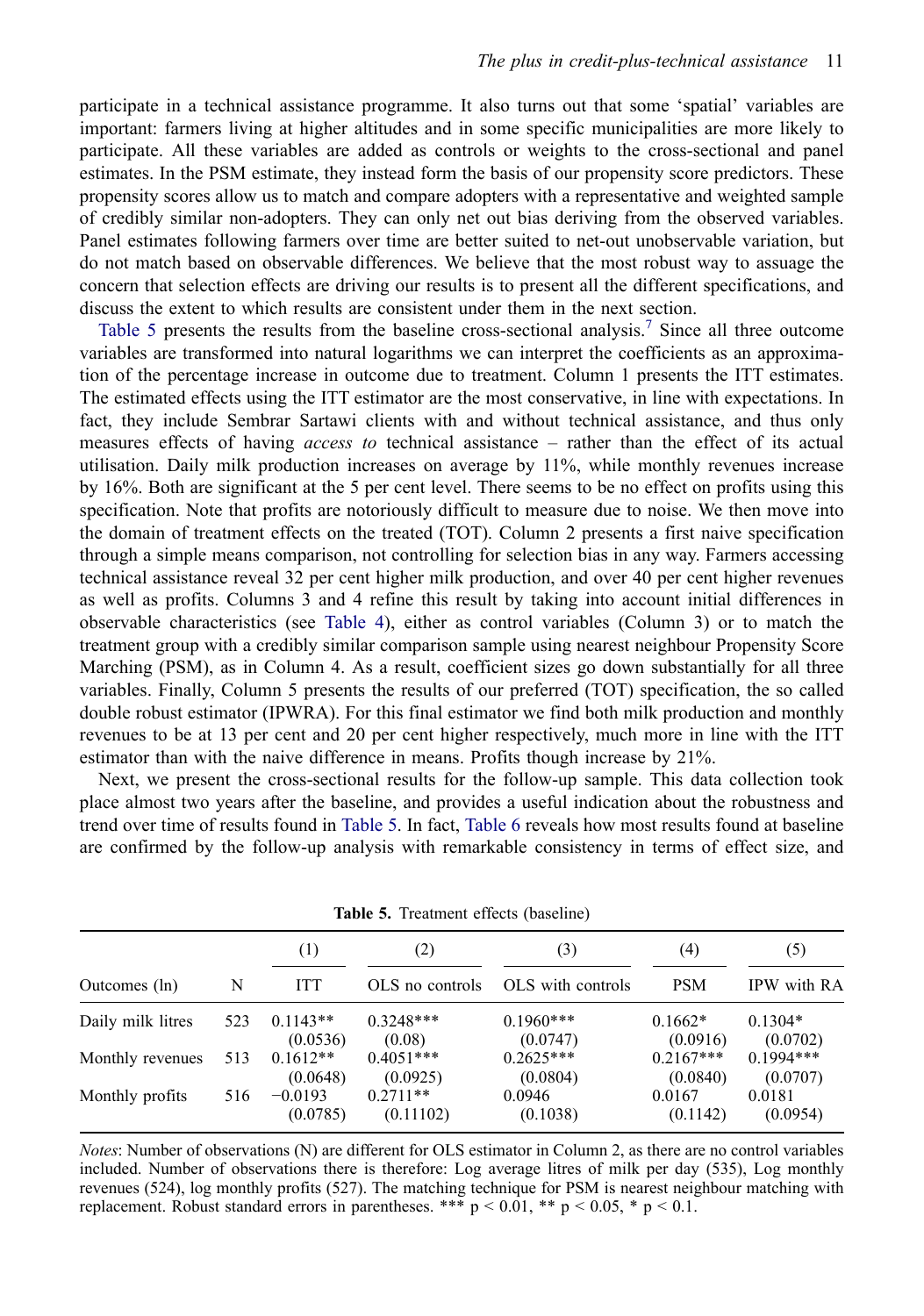<span id="page-12-0"></span>

|                   |     | (1)                    | (2)                     | (3)                     | (4)                     | (5)                     |
|-------------------|-----|------------------------|-------------------------|-------------------------|-------------------------|-------------------------|
| Outcomes (ln)     | N   | <b>ITT</b>             | OLS no controls         | OLS with controls       | <b>PSM</b>              | IPW with RA             |
| Daily milk litres | 654 | $0.1270**$<br>(0.0614) | $0.3409***$<br>(0.0780) | $0.2999***$<br>(0.0766) | $0.3888***$<br>(0.0894) | $0.3108***$<br>(0.0756) |
| Monthly revenues  | 588 | $0.1637**$<br>(0.0673) | $0.3009***$<br>(0.0857) | $0.2566***$<br>(0.0868) | $0.4190***$<br>(0.1064) | $0.3928***$<br>(0.0857) |
| Monthly profits   | 597 | 0.1365<br>(0.0838)     | $0.2105**$<br>(0.0995)  | $0.2128**$<br>(0.0999)  | $0.2866**$<br>(0.1215)  | $0.1673*$<br>(0.0932)   |

**Table 6.** Treatment effects (follow-up)

*Notes*: Number of observations (N) are different for OLS estimator in Column 2, as there are no control variables included. Number of observations there is therefore:), Log average litres of milk per day (661), Log monthly revenues (594), log monthly profits (601). The matching technique for PSM is nearest neighbour matching with replacement. Robust standard errors in parentheses. \*\*\*  $p < 0.01$ , \*\*  $p < 0.05$ , \*  $p < 0.1$ .

slightly higher statistical significance. ITT estimated effects in Column 1 confirm that milk production and revenues are respectively around 13 per cent and 16%, only slightly above the estimates made two years prior. Columns 2–5 follow the same pattern: all coefficients are similar if not slightly higher than at baseline. Importantly, this time around also monthly profits exhibit a similar pattern of growth as monthly revenues throughout all specifications (Columns 1 to 5). The ITT model of Column 1 reveals profits to be higher for those with access to technical assistance by almost 17%, whilst according to the IPWRA specification of Column 5 they are a staggering 40 per cent higher.

As mentioned before, none of these estimators perfectly eliminates the potential biases induced by the non-experimental setting we set to analyse. This said, the consistency over time (two separate cross-sections, two years apart) and over different econometric specifications (each addressing potential biases from different angles) finds us confident that the 'plus' we set about to investigate had not only statistically significant, but also economically salient effects on those who benefitted from it – even when only considering the most conservative results.

Finally, [Table 7](#page-12-1) presents a conclusive effort to tease out biases that could lead to smaller lower-bound estimated effects though a panel analysis. Column 1 presents a Random Effects estimator, Column 2 a Between estimator, and finally Column 3 a Mundlak estimator. All three specifications yield very similar estimated effects, ranging between 17–21 per cent higher outcomes for both milk production and revenues. For both, the pooled sample analysis confirms the previous estimates of statistically significant and economically salient effect. Profits are instead found to be positive – being higher for the treatment

<span id="page-12-1"></span>

|                   |     | $\left(1\right)$         | $\left( 2\right)$       | (3)                     |
|-------------------|-----|--------------------------|-------------------------|-------------------------|
| Outcomes (ln)     | N   | Random Effects estimator | Between estimator       | Mundlak estimator       |
| Daily milk litres | 676 | $0.1778**$<br>(0.0743)   | $0.2059***$<br>(0.0550) | $0.1842***$<br>(0.0677) |
| Monthly revenues  | 603 | $0.1754**$<br>(0.0886)   | $0.2126***$<br>(0.0637) | $0.1769**$<br>(0.0769)  |
| Monthly profits   | 646 | 0.0273<br>(0.1009)       | 0.1137<br>(0.0984)      | 0.0793<br>(0.0925)      |

**Table 7.** Treatment effects (pooled sample)

*Note*: \*\*\*  $p < 0.01$ , \*\*  $p < 0.05$ , \*  $p < 0.1$ .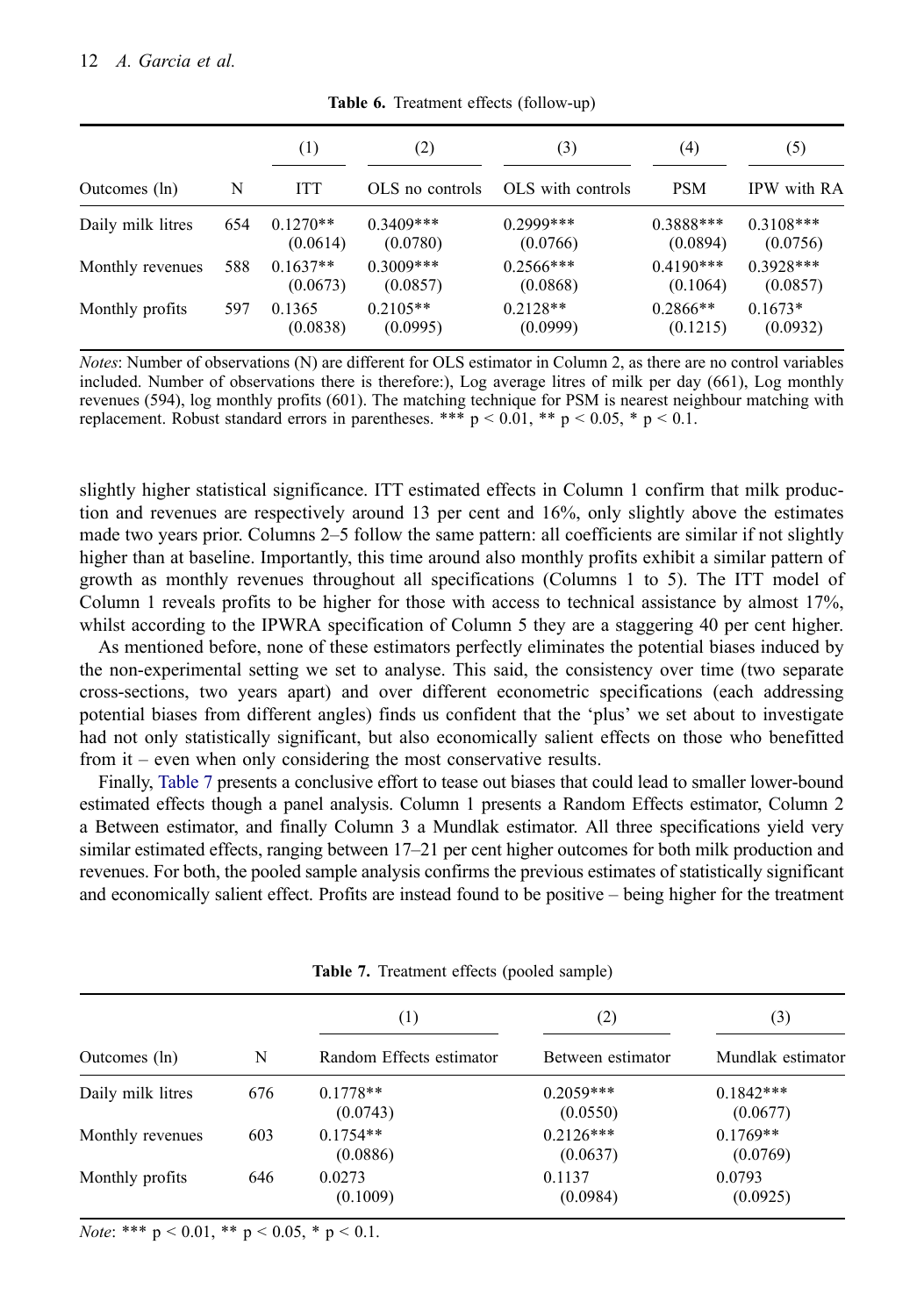group by between 2 per cent and 11 per cent – but not statistically significant across all three estimators (see next section for a further discussion on this).

#### <span id="page-13-0"></span>**7. Discussion and conclusions**

We evaluate the technical assistance programme that Sembrar Sartawi offers to its clients in the Province of Aroma, in Bolivia. We collect data from around 600 milk producers who have access to microcredit, and of which several have access to Sembar Sartawi's technical assistance programme. We find that technical assistance correlates positively and significantly with the welfare of farmers. These results are consistent using a variety of cross-sectional and panel estimators. The results strongly support the relevance of microcredit 'plus' models in rural contexts characterised by human capital constraints, where microcredit provision is combined with technical assistance to increase the productivity of the agricultural business. In contrast to most studies on microcredit, which show sobering effects, this study suggests that a combination of credit with technical assistance may be very effective in providing opportunities for income growth.

As is always the case, these large effect sizes will need further research to determine the extent of their external validity. The effect size of technical assistance will dependent on the agronomic field to which it is are applied, and on the ex-ante inefficiency that this certain field has in the context of intervention. In our case, the large increases in milk production and revenues were achieved in a context operating far from their production possibility frontier. The average milk production in our sample is less than 5 litres per cow. Under optimal conditions a dairy cow can be expected to produce an average of 28 litres of milk per day – with peaks above 60. While some of the conditions that lead to such low milk productivity are unavoidable, $\frac{8}{3}$  $\frac{8}{3}$  $\frac{8}{3}$  it is clear that this productivity gap offers huge potential to reduce the inefficiencies, in part. Taking the low initial basis into account, even our highest estimated increase in milk production of 39 per cent does not seem unrealistic. The ensuing increase in revenues confirms that the effect sizes we observe are large and robust, and we have all reason to believe that in contexts with similar efficiency gaps technical assistance as a plus to credit could lead to comparable gains.

The positive effects of technical assistance are supported by a small qualitative study we conducted with eighteen randomly selected milk produces, of which eleven are currently using a technical assistant, three have received technical assistance in the past, and four never had access to technical assistance. All farmers who have or had access to technical assistance were very positive about the services provided by the technical specialist as they were essential for improving milk production. They also expressed that due to the technical assistance, the cattle are healthier not only because the technician has treated diseases, but also because he induced better nutrition, which improved cattle fattening. Our small qualitative analysis also reveals that several farmers remained member of the microfinance organisation, and kept on borrowing from the microfinance organisation, only because this would give them free access to technical assistance. The four farmers who did not have access to technical assistance, expressed their willingness to get access in the future mainly because they thought this service would help to improve sanitation, genetics and nutrition.

This said, of our three outcomes of choice, only revenues and production are robustly significant across all specifications. Monthly profits, the closest proxy to disposable income, reveals more wavering results – it is only significant in one of our estimates. While we are aware that profits are notoriously difficult to measure using survey data – because of the high presence of noise and measurement errors – we prefer to conservatively argue that our study does not have conclusive evidence on the impact of credit plus technical assistance on profits. Moreover, it is plausible that some of the effects we observe are dependent on the very specific conditions of our case study, and will not be reproducible in other areas. For example, it is possible that microfinance institutions that have less access to markets would find it harder to generate such growth in sales as a result of increased production. Similarly, it is imaginable that the scale opportunities in terms of advisory services cannot be reproduced in areas where farmers produce very heterogeneous farm products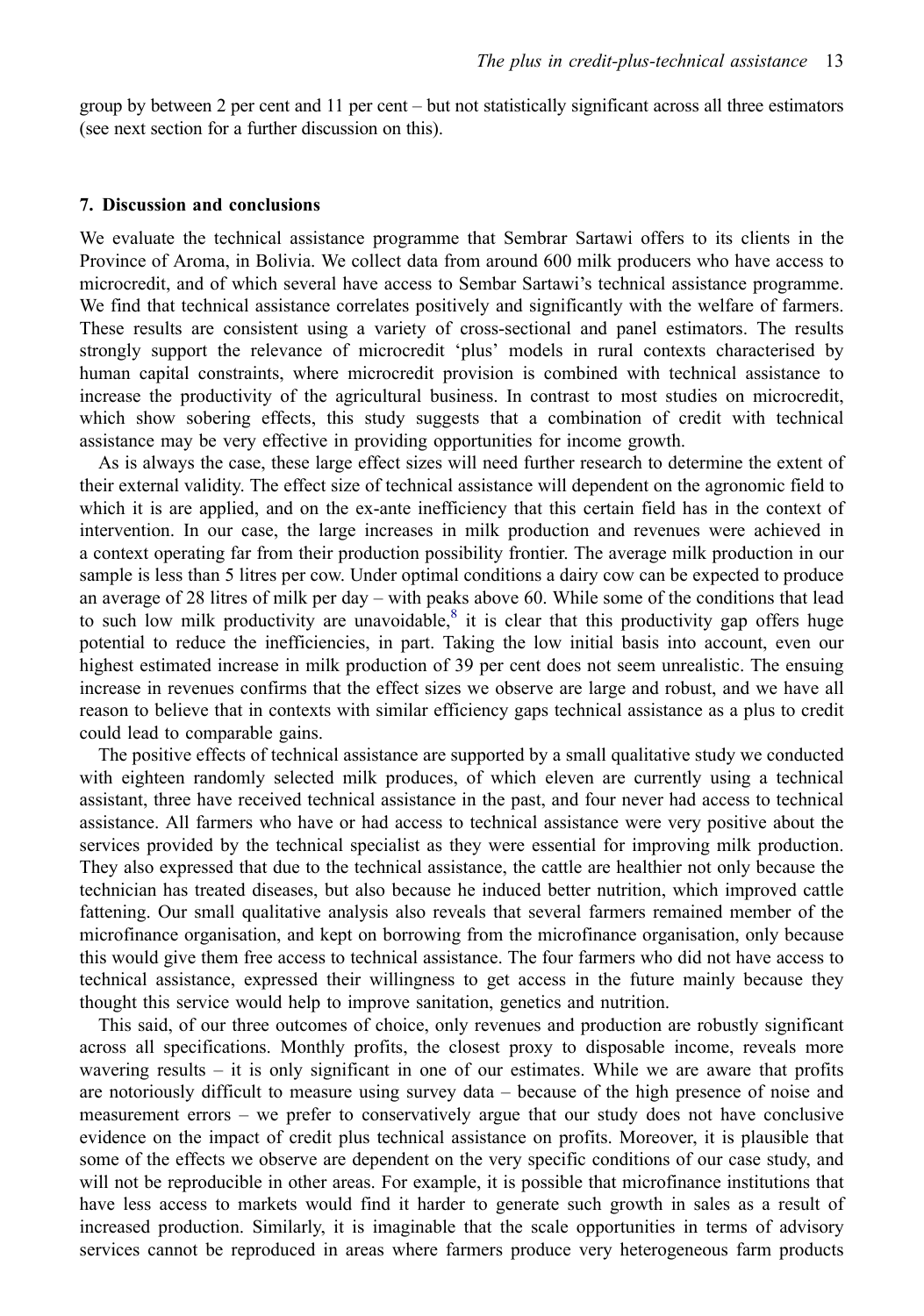## 14 *A. Garcia et al.*

(instead of only milk as in our case study area). Further research is needed to confirm whether the positive impacts we find also hold in other settings, and experimental designs would help solidify the causality.

It is also important that future research examines to what extent providing technical assistance by MFIs can be self-sustainable and self-financing. While there is consensus that the 'plus' component of microfinance – including technical assistance – requires concessional finance to some degree in the initial stages, a proper cost-benefit analysis is worthwhile for the MFIs to expand their businesses. In order to do so, future research should also pay attention to the costs per activity employed by the technical advisors. Finally, a proper cost/benefit analysis should also consider the potential 'indirect' benefits of technical assistance for the MFI in terms of borrowers remaining member of the MFI because of the availability of technical assistance, indicated by our qualitative analyses. More in general, further research is needed to understand the implications of technical assistance for the MFI. Do clients that have access to technical assistance indeed stay longer? Do they have lower nonperforming loans? When does technical assistance pays back to the company? Knowing this is crucial so that the MFI is able to expand the technical assistance to other branches and at the same time achieve self-sustainability.

#### **Acknowledgements**

We would like to thank the Dutch Entrepreneurial Development Bank (FMO) for financial support.

#### **Funding**

This work was supported by the FMO (Dutch Entrepreneurial Development Bank).

#### **Notes**

- <span id="page-14-0"></span>1. See McKenzie and Woodruff [\(2014](#page-15-25)) for a general survey of the effects of business trainings.
- <span id="page-14-9"></span><span id="page-14-1"></span>2. Consider a production function with complementary inputs: human capital and financial capital (e.g. microcredit). The marginal returns to capital will be higher for farmers with higher human capital (Lucas, [1990](#page-15-26)), and thus e.g. for those who receive technical assistance. The implication is that the effectiveness of microcredit will be higher if somehow human capital has been improved (see Armendáriz & Morduch, [2010](#page-15-27)).
- <span id="page-14-8"></span><span id="page-14-2"></span>3. This section draws from Garcia and Lensink ([2019\)](#page-15-28), who provide an extensive survey of the microfinance-plus literature. Our study is most related to this literature.
- <span id="page-14-3"></span>4. Fixed exchange rate: 1 US Dollar = 6.96 Bolivianos.
- <span id="page-14-4"></span>5. Qualitative interviews with a subsample of farmers revealed that most could name at least five microfinance institutions which they could access to request financing.
- <span id="page-14-5"></span>6. It is important to note that we interviewed one person per household, the person responsible for milk production. In some cases, the household member responsible for milk is not the client of Sembrar Sartawi. However, as long as one household member is member of Sembrar Sartawi, access to technical assistance is provided to the entire household, defined as people living under the same roof and eating from the same pot.
- <span id="page-14-6"></span>7. We have estimated models (2) and (3) in [Tables 6 and 7,](#page-12-0) as well as the three estimates presented in Table 8 also by including a dummy variable for membership of Sembrar-Sartawi to control for potential differences between clients and non-clients. The results, which can be obtained on request, show that the dummy is always insignificant. Moreover, the main results do not change by adding this dummy. For models (1) (3) and (5) in [Tables 6 and 7](#page-12-0) we couldn't add this dummy because of perfect collinearity.
- <span id="page-14-7"></span>8. For example, climatic and breed conditions will not be addressed by a technical assistance programme, other than promoting artificial insemination of more productive breeds, and improving climate-smart feeding practices.

#### **Disclosure statement**

No potential conflict of interest was reported by the author(s).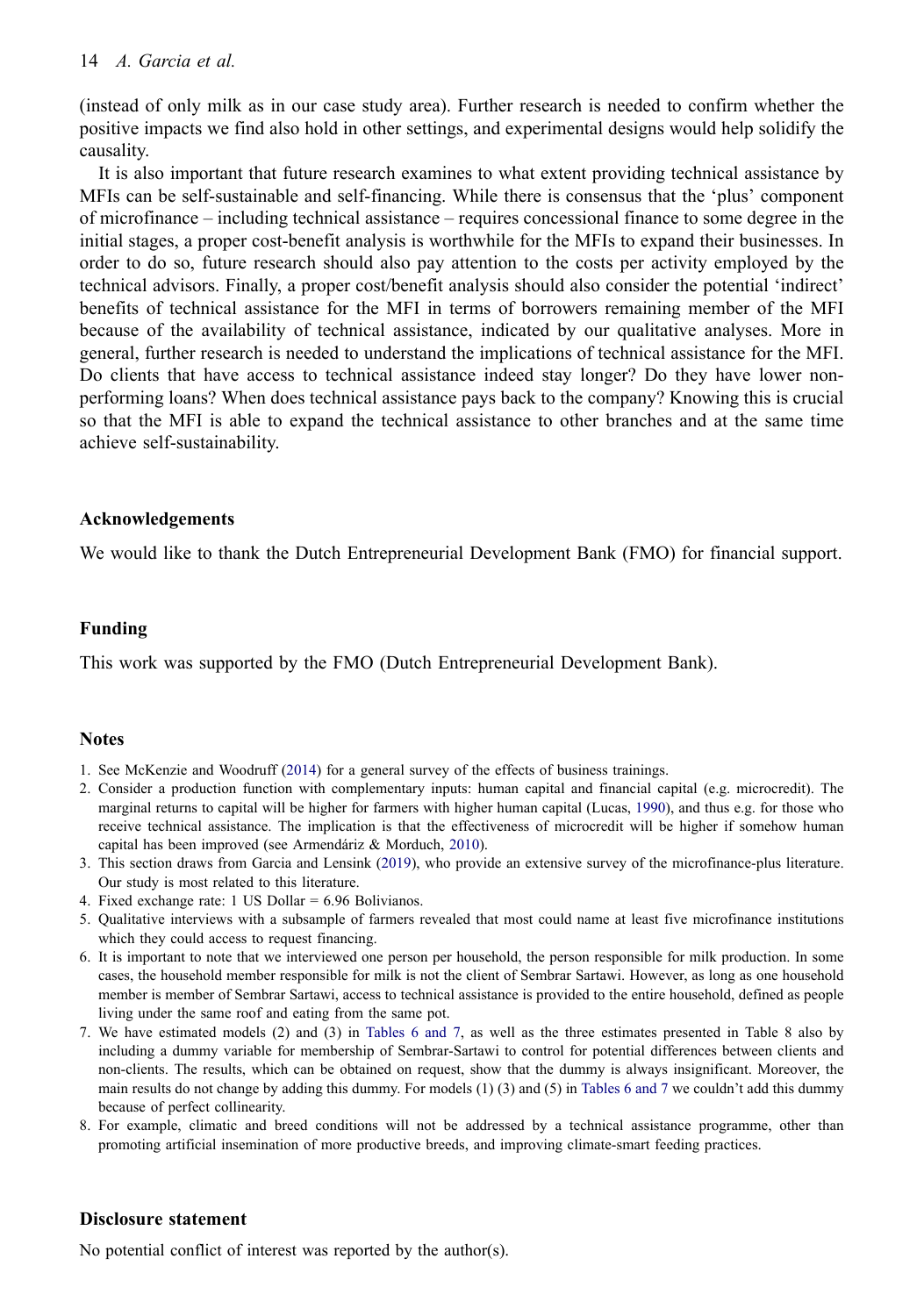#### **References**

- <span id="page-15-27"></span>Armendáriz, B., & Morduch, J. ([2010\)](#page-14-8). *The economics of microfinance* (2nd ed.). Cambridge, MA: The MIT Press.
- <span id="page-15-6"></span>Banerjee, A. [\(2013](#page-2-0)). Microcredit under the microscope: What have we learned in the past two decades, and what do we need to know? *Annual Review of Economics*, *5*, 487–519.
- <span id="page-15-0"></span>Banerjee, A., Karlan, D., & Zinman, J. ([2015\)](#page-1-1). Six randomized evaluations of microcredit: Introduction and further steps. *American Economic Journal: Applied Economics*, *7*(1), 1–21.
- <span id="page-15-16"></span>Berge, L. I. O., Bjorvatn, K., & Tungodden, B. ([2015\)](#page-3-1). Human and financial capital for microenterprise development: Evidence from a field and lab experiment. *Management Science*, *61*(4), 707–722.
- <span id="page-15-4"></span>Biosca, O., Lenton, P., & Mosley, P. ([2014\)](#page-2-1). Where is the "Plus" in "Credit-Plus"? The case of Chiapas, Mexico. *The Journal of Development Studies*, *50*(12), 1700–1716.
- <span id="page-15-21"></span>Bruhn, M., & Zia, B. [\(2013](#page-3-2)). Stimulating managerial capital in emerging markets: The impact of business training for young entrepreneurs. *Journal of Development Effectiveness*, *5*(2), 232–266.
- <span id="page-15-5"></span>Bulte, E., Lensink, R., & Vu, N. [\(2017](#page-2-1)). Do gender and business trainings affect business outcomes? Experimental evidence from Vietnam. *Management Science*, *63*(9), 2885–2902.
- <span id="page-15-23"></span>Caretta, M. A. ([2014\)](#page-3-3). "Credit plus" microcredit schemes: A key to women´s adaptive capacity. *Climate and Development*, *6*  (2), 179–184.
- <span id="page-15-24"></span>Cohen, J. [\(1988](#page-10-1)). *Statistical power analysis for the behavioral sciences* (2nd ed.). Hillsdale, New Jersey: Lawrence Erlbaum.
- <span id="page-15-2"></span>Crépon, B., Devoto, F., Duflo, E., & Parienté, W. ([2015\)](#page-2-2). Estimating the impact of microcredit on those who take it up: Evidence from a randomized experiment in Morocco. *American Economic Journal: Applied Economics*, *7*(1), 123–150.
- <span id="page-15-1"></span>Dahal, M., & Fiala, N. [\(2020](#page-1-2)). What do we know about the impact of microfinance? The problems of statistical power and precision. *World Development*, *128*, 104773.
- <span id="page-15-8"></span>De La Cruz, N., Crookston, B., Gray, B., Alder, S., Dearden, K., & De, N. [\(2009\)](#page-3-4). Microfinance against malaria: Impact of Freedom from Hunger's malaria education when delivered by rural banks in Ghana. *Transactions of the Royal Society of Tropical Medicine and Hygiene*, *103*, 1229–1236.
- <span id="page-15-17"></span>De Mel, S., Mckenzie, D., & Woodruff, C. ([2014\)](#page-3-5). Business training and female enterprise start-up, growth, and dynamics: Experimental evidence from Sri Lanka. *Journal of Development Economics*, *106*, 199–210.
- <span id="page-15-13"></span>Desai, J., & Tarozzi, A. ([2011](#page-3-6)). Microcredit, family planning programs, and contraceptive behavior: Evidence from a field experiment in Ethiopia. *Demography*, *48*, 749–782.
- <span id="page-15-22"></span>Drexler, A., Fischer, G., & Schoar, A. ([2014\)](#page-3-2). Keeping it simple: Financial literacy and rules of thumb. *American Economic Journal: Applied Economics*, *6*(2), 1–31.
- <span id="page-15-14"></span>Flax, V. L., Negerie, M., Usman Ibrahim, A., Leatherman, S., Daza, E. J., & Bentley, M. E. ([2014\)](#page-3-7). Integrating group counseling, cell phone messaging, and participant-generated songs and dramas into a microcredit program increases Nigerian womenõs adherence to international breastfeeding recommendations. *Journal of Nutrition*, *144*, 1120–1124.
- <span id="page-15-28"></span>Garcia, A., & Lensink, R. ([2019](#page-14-2)). Microfinance-Plus: A review and avenues for research. In M. Hudon, M. Labie, & A. Sfaraz (Eds.), *Research agenda for financial inclusion and microfinance* (Chapter 9, pp. 111–125). Cheltenham, UK: Edward Elgar.
- <span id="page-15-18"></span>Giné, X., & Mansuri, G. ([2014\)](#page-3-5). *Money or ideas? A field experiment on constraints to entrepreneurship in rural Pakistan*  (World Bank Policy Research Working Paper No. 6959).
- <span id="page-15-7"></span>Halder, S., & Mosley, P. [\(2004](#page-2-0)). Working with the ultra-poor: Learning from BRAC experiences. *Journal of International Development*, *16*, 387–407.
- <span id="page-15-15"></span>Hamad, R., Fernald, L. C., & Karlan, D. S. ([2011\)](#page-3-7). Health education for microcredit clients in Peru: A randomized controlled trial. *BMC Public Health*, *11*(51), 1–10.
- <span id="page-15-20"></span>Huis, M., Lensink, R., Vu, N., & Hansen, N. [\(2019](#page-3-8)). Impacts of the gender and entrepreneurship together ahead (GET ahead) training on empowerment of female microfinance borrowers in Northern Vietnam. *World Development*, *120*, 46–61.
- <span id="page-15-11"></span>Karlan, D., Thuysbaert, B., & Gray, B. [\(2017](#page-3-9)). Credit with health education in Benin: A cluster randomized trial examining impacts on knowledge and behavior. *The American Journal of Tropical Medicine and Hygiene*, *96*(2), 501–510.
- <span id="page-15-19"></span>Karlan, D., & Valdivia, M. [\(2011](#page-3-10)). Teaching entrepreneurship: Impact of business training on microfinance clients and institutions. *Review of Economics and Statistics*, *93*(2), 510–517.
- <span id="page-15-12"></span>Kim, J., Ferrari, G., Abramsky, T., Watts, C., Hargreaves, J., Morison, L., . . . Pronyk, P. ([2009\)](#page-3-9). Assessing the incremental effects of combining economic and health interventions: The IMAGE study in South Africa. *Bulletin of the World Health Organization*, *87*(11), 824–832.
- <span id="page-15-3"></span>Li, X., Gan, C., & Hu, B. ([2011](#page-2-2)). The welfare impact of microcredit on rural households in China. *The Journal of Socio-Economics*, *40*(4), 404–411.
- <span id="page-15-26"></span>Lucas, R. E. [\(1990](#page-14-9)). Why doesn't capital flow from rich to poor countries? *The American Economic Review*, *80*(2), 92–96.
- <span id="page-15-25"></span>McKenzie, D., & Woodruff, C. ([2014\)](#page-14-0). What are we learning from business training and entrepreneurship evaluations around the developing world? *World Bank Research Observer*, *29*(1), 48–82.
- <span id="page-15-9"></span>Pronyk, P. M., Hargreaves, J. R., Kim, J., Morison, L. A., Phetla, G., Watts, C., . . . Porter, J. D. H. ([2006\)](#page-3-4). Effect of a structural intervention for the prevention of intimate-partner violence and HIV in rural South Africa: A cluster randomised trial. *Lancet*, *368*, 1973–1983.
- <span id="page-15-10"></span>Pronyk, P. M., Kim, J., Abramsky, T., Phetla, G., & James, R. [\(2008](#page-3-4)). A combined microfinance and training intervention can reduce HIV risk behaviour in young female participants. *AIDS*, *22*, 1659–1665.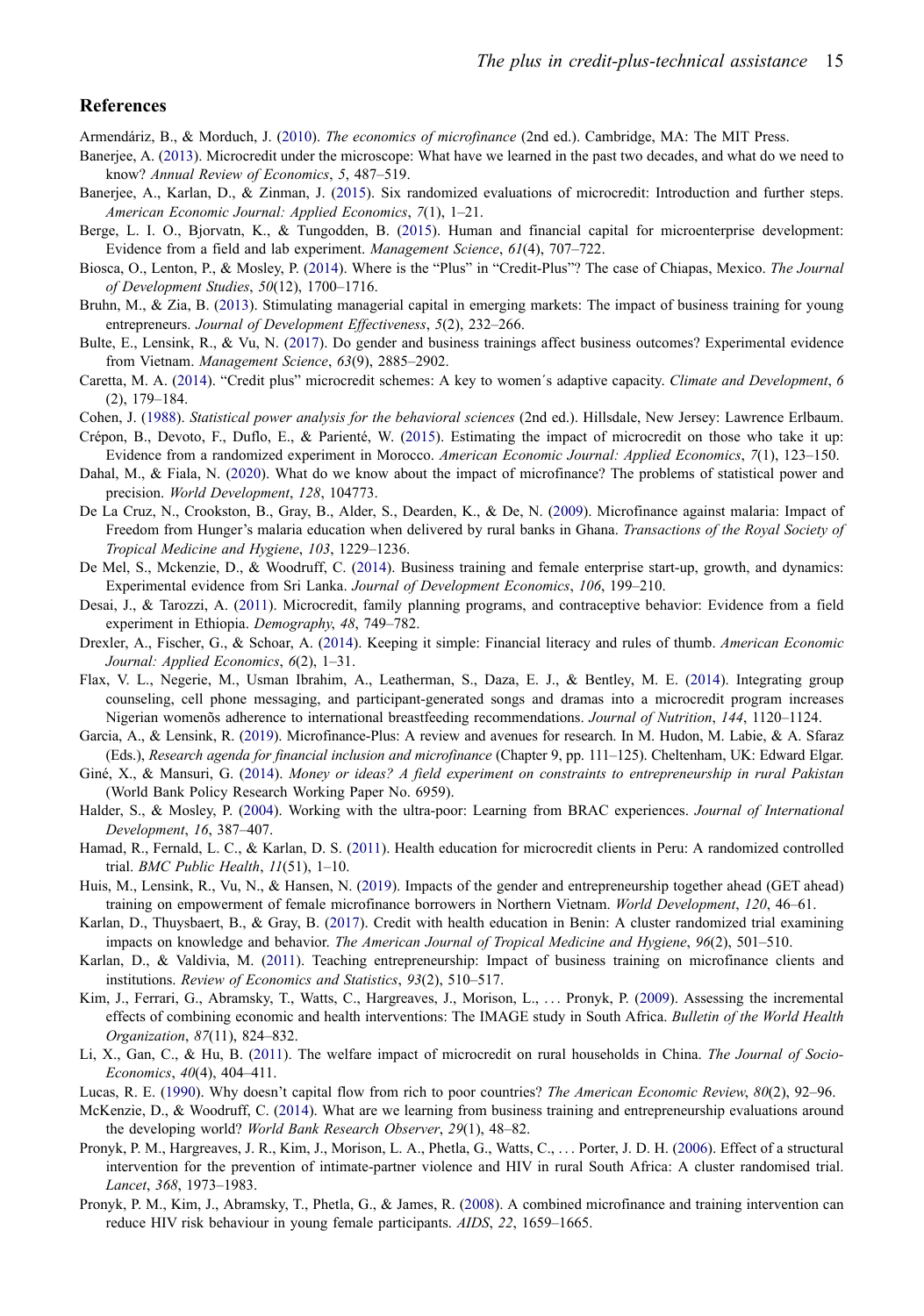#### 16 *A. Garcia et al.*

<span id="page-16-3"></span>Sayinzoga, A., Bulte, E. H., & Lensink, R. ([2016\)](#page-3-11). Financial literacy and financial behaviour: Experimental evidence from rural Rwanda. *Economic Journal*, *126*(594), 1571–1599.

<span id="page-16-2"></span>Smith, S. C. [\(2002](#page-3-7)). Village banking and maternal and child health: Evidence from Ecuador and Honduras. *World Development*, *30*(4), 707–723.

<span id="page-16-0"></span>Tarozzi, A., Desai, J., & Johnson, K. [\(2015](#page-2-2)). The impacts of microcredit: Evidence from Ethiopia. *American Economic Journal: Applied Economics*, *7*(1), 54–89.

<span id="page-16-1"></span>Valdivia, M. ([2015\)](#page-2-1). Business training plus for female entrepreneurship? Short and medium-term experimental evidence from Peru. *Journal of Development Economics*, *113*, 33–51.

## **Appendix**

**Table A1.** List of variables

<span id="page-16-4"></span>

| Variables                                          | Description                                                                                                                    |  |  |  |  |  |
|----------------------------------------------------|--------------------------------------------------------------------------------------------------------------------------------|--|--|--|--|--|
| Household land (hectares)                          | Number of hectares owned by household                                                                                          |  |  |  |  |  |
| Years engaged in milk production                   | Number of years that the respondent has been engaged in milk production                                                        |  |  |  |  |  |
| Number of cows 3 years ago                         | Number of cows that the household owned 3 years ago                                                                            |  |  |  |  |  |
| Age                                                | Age in years of the respondent                                                                                                 |  |  |  |  |  |
| Male                                               | Equal to 1 if the respondent is a man, $\theta$ otherwise                                                                      |  |  |  |  |  |
| Household size                                     | Number of members living and sharing meals in household                                                                        |  |  |  |  |  |
| Spanish                                            | Equal to 1 if Spanish is the most spoken language in the household of the<br>respondent, 0 otherwise                           |  |  |  |  |  |
| Years of education                                 | Number of completed education                                                                                                  |  |  |  |  |  |
| Altitude                                           | Altitude of the respondent's house                                                                                             |  |  |  |  |  |
| Distance to agency                                 | Distance in kilometres between the respondent's house and the agency                                                           |  |  |  |  |  |
| Community size                                     | Number of households in the community                                                                                          |  |  |  |  |  |
| Average litres of milk produced<br>per day         | Daily average of litres of milk produced in total                                                                              |  |  |  |  |  |
| Average litres of milk produced<br>per day per cow | Daily average of litres of milk produced per cow                                                                               |  |  |  |  |  |
| Monthly revenues from milk and<br>dairy products   | Average monthly revenues during the last 12 months from milk and dairy<br>products in Bolivianos                               |  |  |  |  |  |
| products                                           | Monthly profits from milk and dairy Average monthly revenues during the last 12 months from milk and<br>products in Bolivianos |  |  |  |  |  |

|  |  |  | Table A2. Summary statistics (follow-up) |  |
|--|--|--|------------------------------------------|--|
|--|--|--|------------------------------------------|--|

<span id="page-16-5"></span>

|                                  | Total sample |                 |       | Without technical<br>assistance |       |       | With technical<br>assistance |       |                | Difference           |  |
|----------------------------------|--------------|-----------------|-------|---------------------------------|-------|-------|------------------------------|-------|----------------|----------------------|--|
|                                  | (1)          | (2)             | (3)   | (4)                             | (5)   | (6)   | (7)                          | (8)   | (9)            | (10)                 |  |
| Variables                        | N            | mean            | sd    | N                               | mean  | sd    | N                            | mean  | sd             | $(5 \text{ vs. } 8)$ |  |
| Male                             | 689          | 0.570           | 0.495 | 582                             | 0.582 | 0.494 | 107                          | 0.505 | 0.502          | $-0.078$             |  |
| Age                              | 689          | 49.63           | 14.99 | 582                             | 49.75 | 15.46 | 107                          | 48.93 | 12.20          | $-0.829$             |  |
| Household size                   | 689.         | 4.187 2.033     |       | 582                             | 4.134 | 2.013 | 107                          | 4.477 | 2.130          | 0.343                |  |
| Household land (hectares)        |              | 688 9.269 9.116 |       | 581                             | 9.411 | 9.578 | 107                          | 8.498 | 5.990          | $-0.914$             |  |
| Years engaged in milk production | 689          | 18.26 12.00     |       | 582<br>578                      | 18.16 | 12.22 | 107                          | 18.75 | 10.77<br>53.27 | 0.583<br>$-10.516$   |  |
| Altitude (metres)                |              | 683 3,826 157.8 |       |                                 | 3,828 | 170.0 | 105                          | 3,817 |                |                      |  |

*Note*: \*\*\*  $p < 0.01$ , \*\*  $p < 0.05$ , \*  $p < 0.1$ .